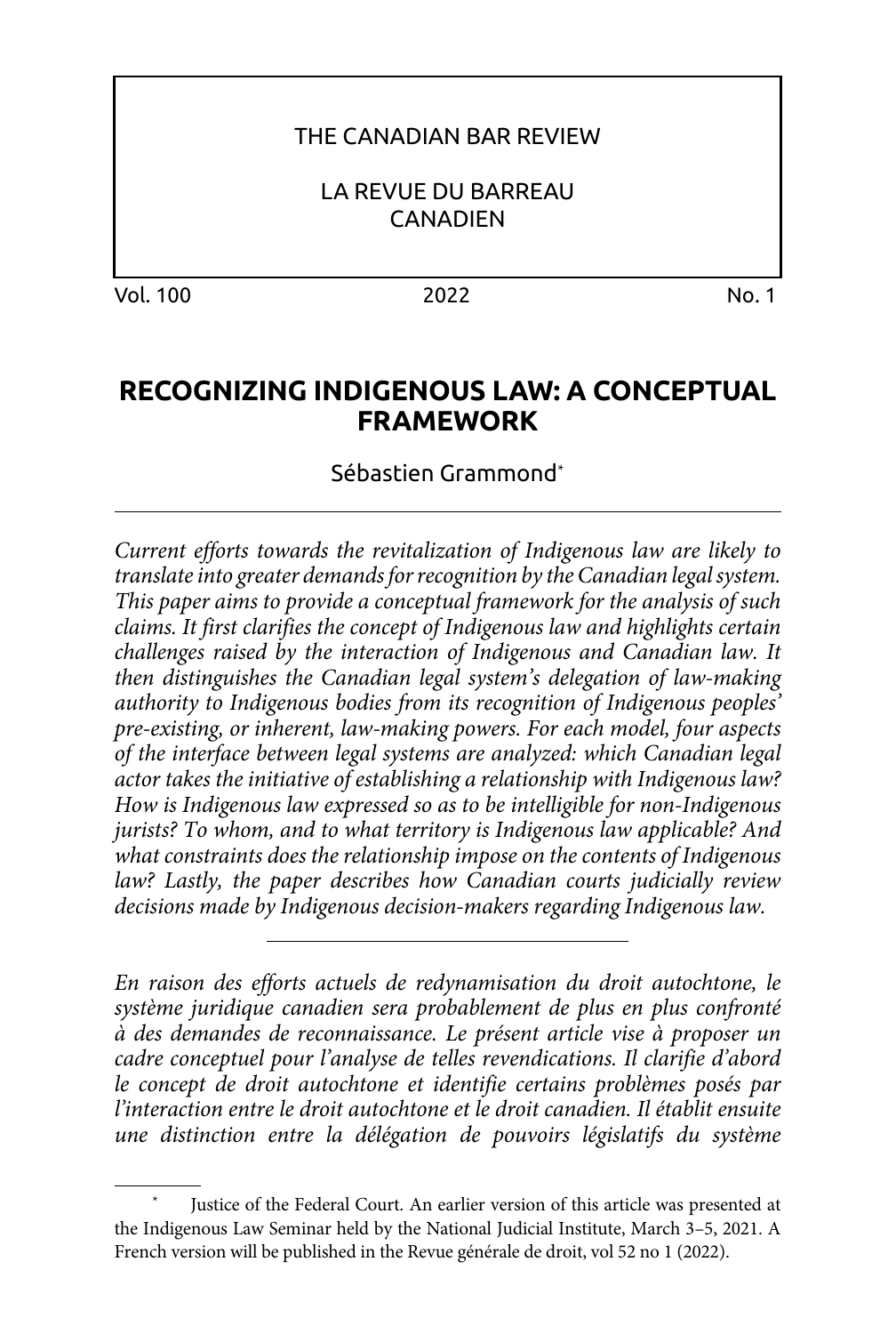*juridique canadien aux organismes autochtones et la reconnaissance, par ce même système, des pouvoirs législatifs préexistants, ou inhérents, des peuples autochtones. Pour chaque modèle, quatre aspects de l'interface entre systèmes juridiques font l'objet de l'analyse : Quel acteur juridique canadien prend l'initiative d'établir un lien avec le droit autochtone? Comment le droit autochtone est-il exprimé de manière à être intelligible pour les juristes non autochtones? À qui et à quels territoires le droit autochtone s'appliquet-il? Quelles sont les contraintes que ce lien impose au contenu du droit autochtone? Enfin, l'article présente une description des moyens par lesquels les tribunaux canadiens effectuent le contrôle judiciaire des décisions prises par des décideurs autochtones au sujet du droit autochtone.*

#### **Contents**

### **Introduction**

Canadian courts are increasingly called upon to recognize Indigenous law. While such recognition has deep historical roots, recent events have brought it to the forefront of the legal scene. The Truth and Reconciliation Commission made several recommendations regarding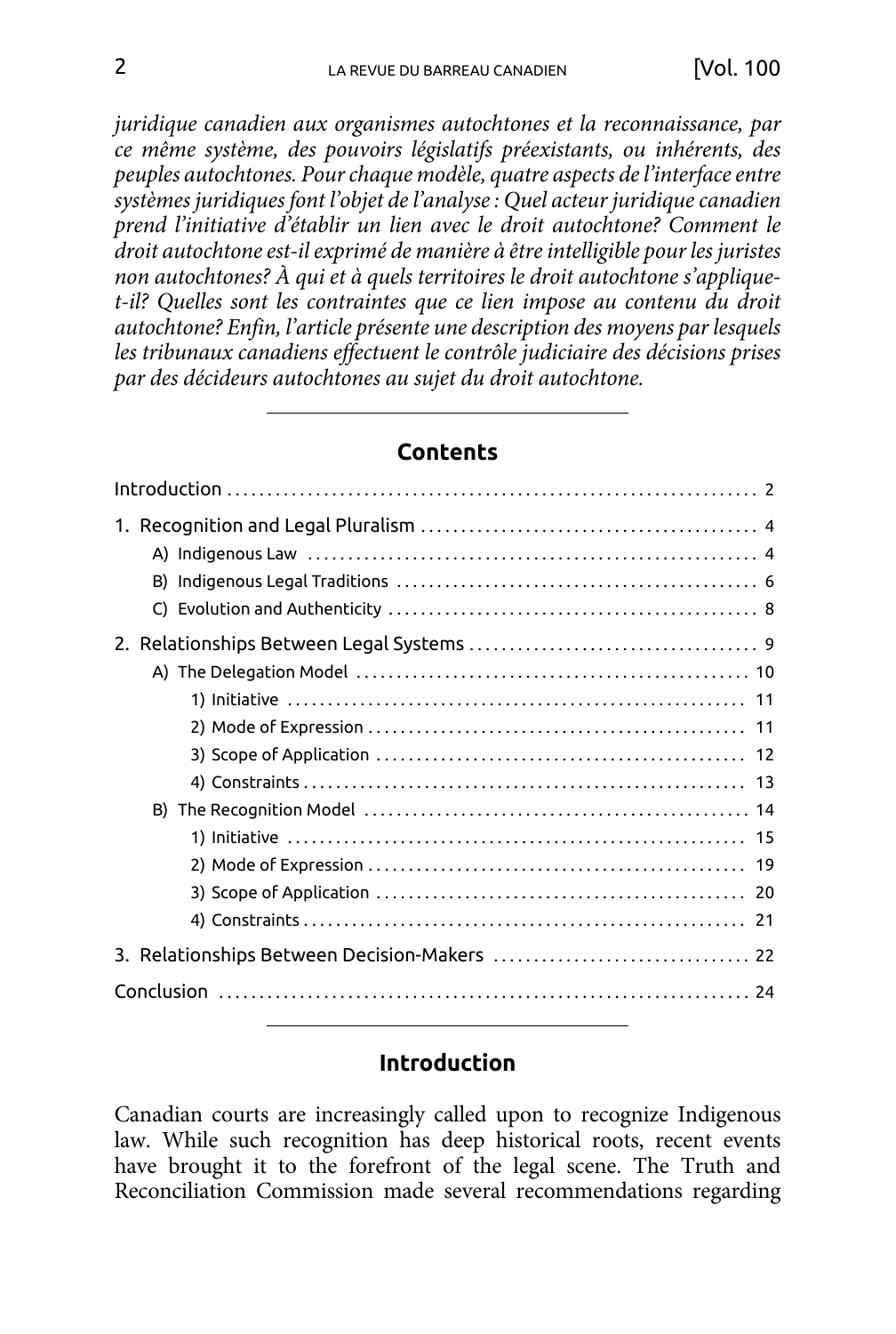Indigenous legal traditions.1 Parliament recently endorsed the United Nations' *Declaration on the Rights of Indigenous Peoples*, 2 article 34 of which recognizes Indigenous peoples' right to "promote, develop and maintain their institutional structures and their distinctive customs, spirituality, traditions, procedures, practices and, in the cases where they exist, juridical systems or customs." Meanwhile, many Indigenous communities across the country have embarked on a variety of projects aimed at revitalizing their legal traditions. More and more law schools offer courses in Indigenous legal traditions. The University of Victoria now offers a joint degree in common law and Indigenous legal orders and the University of Ottawa, a certificate in Indigenous law.

While the existence of Indigenous law does not depend on the approval of the Canadian state, current efforts towards its revitalization are likely to translate into greater demands for recognition by the Canadian legal system. Thus, Canadian legislatures, governments and courts will face the challenge of establishing respectful relationships between the Canadian and Indigenous legal systems and institutions. This paper seeks to make a modest contribution towards this task, focusing on the role of the judiciary.

The nature of this contribution is twofold. First, I intend to offer a general survey of the demands for recognition that have been made by Indigenous litigants, and how courts have responded to them. Second, building on this data, I attempt to provide a conceptual structure that will facilitate comparisons between cases, the drawing of analogies and the identification of recurring issues and general trends.

In this endeavour, I do not seek to be prescriptive. In other words, I do not wish to suggest how judges should decide specific cases. This paper aims at clarifying the issues and structuring the dialogue, not prescribing answers or outcomes. If anything, it will show that demands for recognition raise difficult and complex issues. How reconciliation is achieved in specific cases is beyond the scope of this paper.

I begin by clarifying a number of concepts, including Indigenous law and legal traditions, from the perspective of legal pluralism. I then compare two models of relationships between legal systems that Canadian

<sup>1</sup> Truth and Reconciliation Commission of Canada, *Honouring the Truth, Reconciling for the Future: Summary of the Final Report of the Truth and Reconciliation Commission of Canada* (Montreal: Queen's University Press, 2015) at calls for action nos 4, 27, 28, 45, 50.

<sup>2</sup> UNGAOR, 61st Sess, 107th Mtg, UN Doc A/RES/61/295 (2007). See the *United Nations Declaration on the Rights of Indigenous Peoples Act*, SC 2021, c 14. See also the *Declaration on the Rights of Indigenous Peoples Act*, SBC 2019, c 44.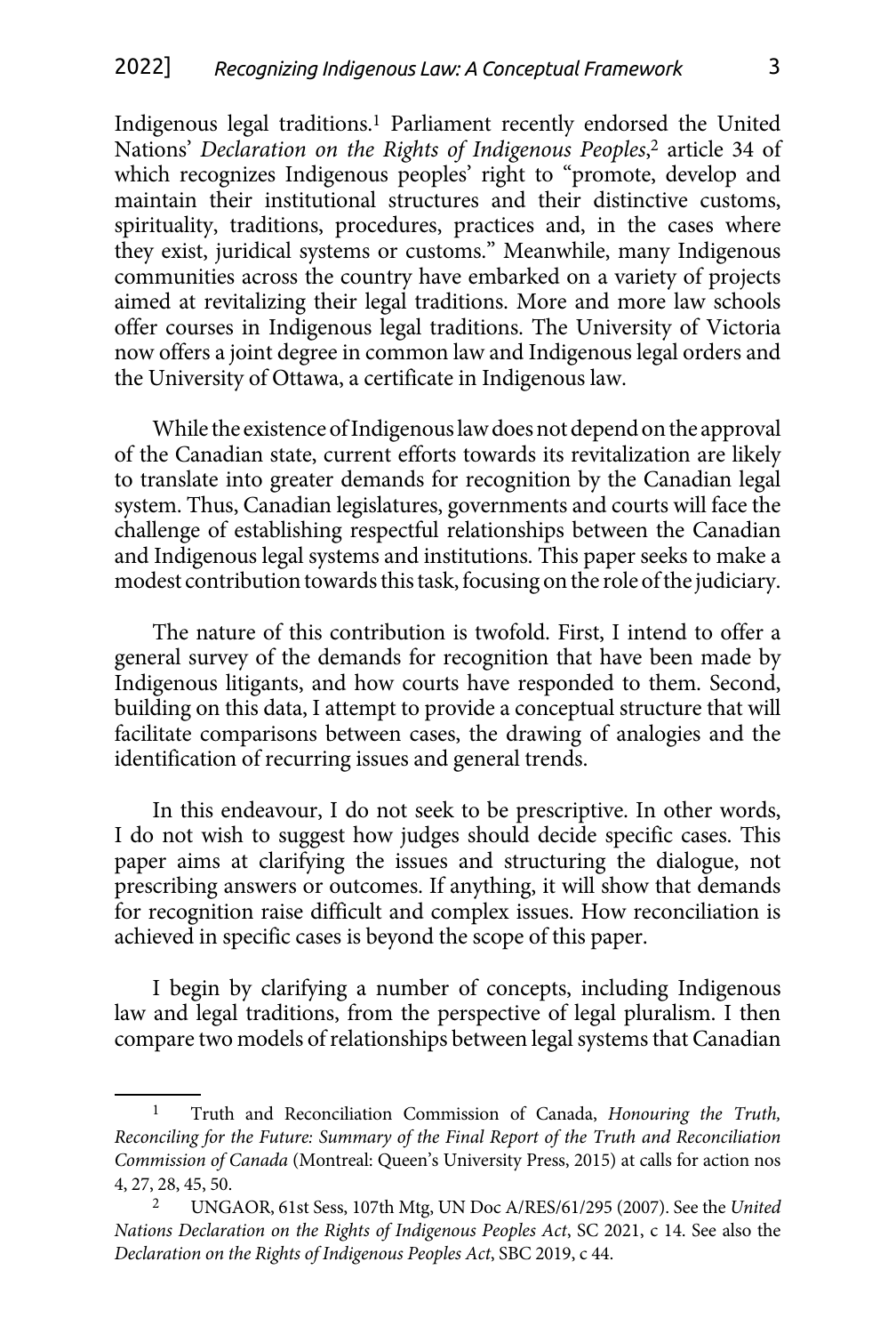<span id="page-3-0"></span>courts use to carve space for Indigenous laws: delegation and recognition. For each model, I analyse the issues of who makes the decision to delegate or recognize, how the contents of Indigenous law are conveyed, its scope of application and constraints on its contents. Lastly, I address briefly the establishment of respectful relationships between decision-makers, especially in the context of administrative law.

### **1. Recognition and Legal Pluralism**

Indigenous legal traditions have been the subject of significant interest and study over the last two decades. Most of these studies are based, explicitly or implicitly, on the theory of legal pluralism, which accepts that law is produced in many sites that are not associated with, or dependent on the state.3 Giving an account of this research would far exceed the scope of this paper.4 Instead, this section will attempt to provide a general understanding of key concepts and challenges related to the recognition of Indigenous law.

## **A) Indigenous Law**

The first task is to reach a working definition of Indigenous law. I propose to define Indigenous law mainly by its authorship—it is law made by Indigenous communities, organizations or peoples. An inclusive definition is preferable because of the many ways in which Indigenous law manifests itself. Indigenous law may be oral or written. Its sources are multiple. They may include sources that are familiar to Canadian jurists, such as enactment by an official body, and others that are less familiar, such as stories. In this regard, Professor John Borrows suggested that the

<sup>3</sup> For a general overview of legal pluralism, see Brian Z Tamanaha, *Legal Pluralism Explained: History, Theory, Consequences* (New York: Oxford University Press, 2021) [Tamanaha, *Legal Pluralism*]; Ghislain Otis, Jean Leclair & Sophie Thériault, *Applied Legal Pluralism: Processes, Driving Forces and Effects* (New York: Routledge, 2022).

<sup>4</sup> The most significant reference on the topic is John Borrows, *Canada's Indigenous Constitution* (Toronto: University of Toronto Press, 2010) [Borrows, *Indigenous Constitution*]. Other references include Harold Cardinal & Walter Hildebrandt, *Treaty Elders of Saskatchewan: Our Dream Is That Our Peoples Will One Day Be Clearly Recognized as Nations* (Calgary: University of Calgary Press, 2000) [Cardinal & Hildebrandt, *Our Dream*]; Jean-Paul Lacasse, *Les Innus et le territoire: Innu tipenitamun* (Sillery, QC: Septentrion, 2004) [Lacasse, *Les Innus*]; Aimée Craft, *Breathing Life into the Stone Fort Treaty: An Anishinabe Understanding of Treaty One* (Saskatoon: Purich Publishing, 2013) [Craft, *Breathing Life*]; Hadley Louise Friedland, *The Wetiko Legal Principles: Cree and Anishinabek Responses to Violence and Victimization* (Toronto: University of Toronto Press, 2018); Kayanesenh Paul Williams, *Kayanerenkó:wa: The Great Law of Peace* (Winnipeg: University of Manitoba Press, 2018). The Indigenous Law Research Unit at the University of Victoria has undertaken several collaborative research projects regarding Indigenous laws: https://ilru.ca.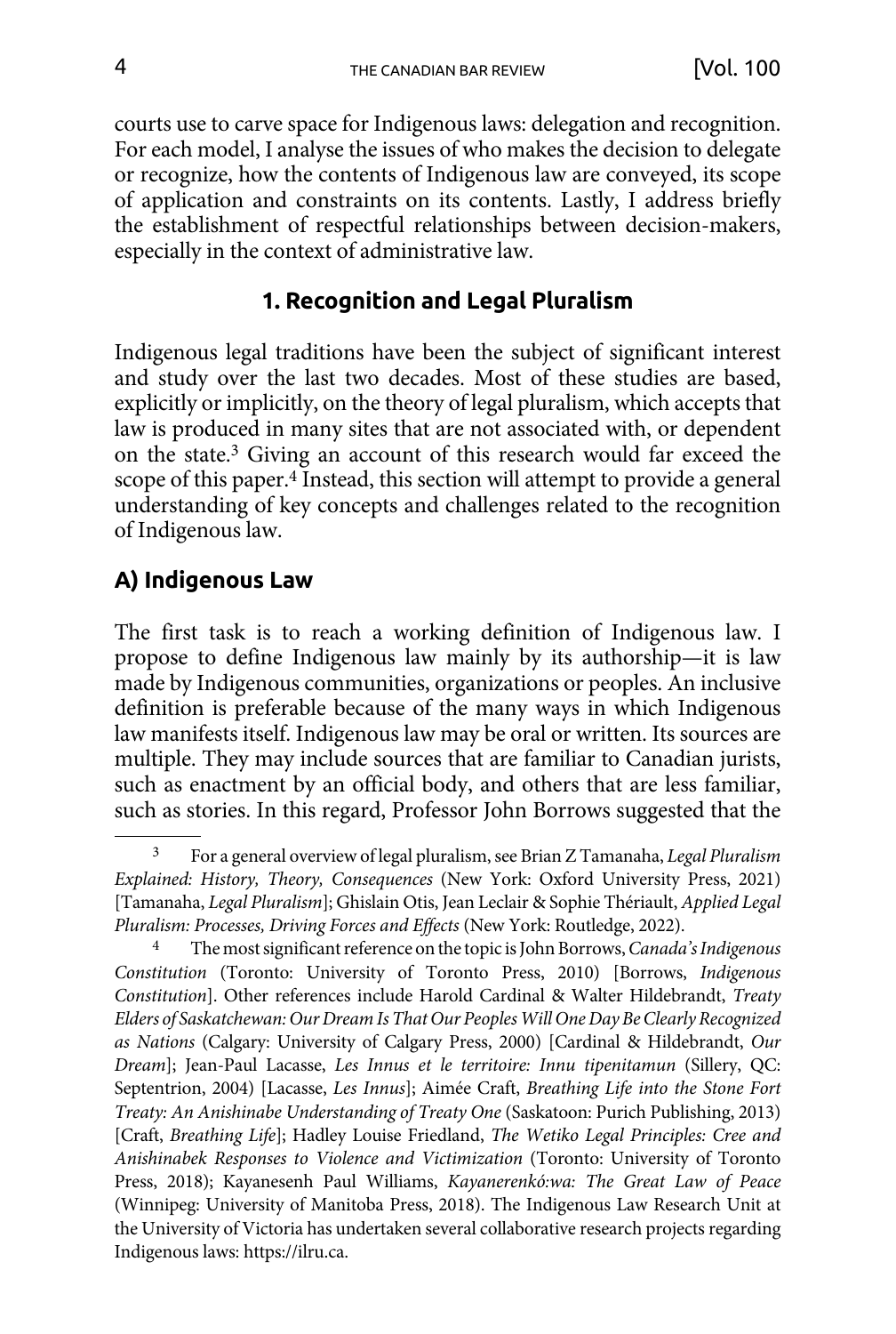sources of Indigenous law include sacred, natural, deliberative, positivistic and customary sources.5

An inclusive definition respects Indigenous agency and choice in the design of their own legal systems. Indigenous peoples may choose to borrow tools and concepts from Western legal traditions. This does not make their laws less Indigenous or less deserving of recognition. A narrow definition would run the risk of forcing Indigenous peoples to stick to stereotypical forms of their laws. As I will explain below, defining Indigenous laws by their authorship prevents non-Indigenous jurists from passing judgments as to authenticity or whether laws are Indigenous enough to be recognized as such. It also highlights the link between Indigenous law-making and self-determination.

An inclusive definition also avoids controversies about the definition of law. It is not possible to define "law" in the abstract. Each legal system defines for itself what it considers law. Thus, Canadian jurists typically adhere to a positivistic conception of law focusing on rules made by the state or pursuant to its authority. Rules or norms not directly linked to the state are usually relegated to the non-legal sphere. In this perspective, law is centralized and professionalized. Applying such a conception to Indigenous legal traditions, which do not share these characteristics, often results in the use of non-legal terms to describe Indigenous laws, such as "oral history evidence" or "Indigenous perspective", and in the downplaying of their status and normative character.6

In this regard, Canadian legislation and other legal sources frequently use the concept of "custom" to describe Indigenous legal systems or norms.7 In Western legal traditions, "custom" is usually understood as a practice generally accepted as being binding.8 Yet, not all Indigenous

<sup>5</sup> Borrows, *Indigenous Constitution*, *supra* note 4 at 23–58; Val Napoleon, "Thinking About Indigenous Legal Orders" in René Provost & Colleen Sheppard, eds, *Dialogues About Human Rights and Legal Pluralism* (Dordrecht: Springer, 2013) 229 [Napoleon, "Indigenous Legal Orders"].

<sup>6</sup> Napoleon, "Indigenous Legal Orders", *supra* note 5.

<sup>7</sup> See e.g. *Indian Act*, RSC 1985, c I-5, s 2 (see definitions of "child" and "council of the band") [*Indian Act*]; Arts 199.10, 543.1 CCQ; *Aboriginal Custom Adoption Recognition Act*, SNWT 1994, c 26 (see definition of the variant "customary law") [*Aboriginal Custom Adoption Recognition Act*].

<sup>8</sup> *Statute of the International Court of Justice*, Can TS 1945 No 7, art 38(1)(b). See also Jeremy Webber, "The Grammar of Customary Law" (2009) 54:4 McGill LJ 579 (who puts forward the concept of "tacit deliberation" to explain how custom acquires its binding force).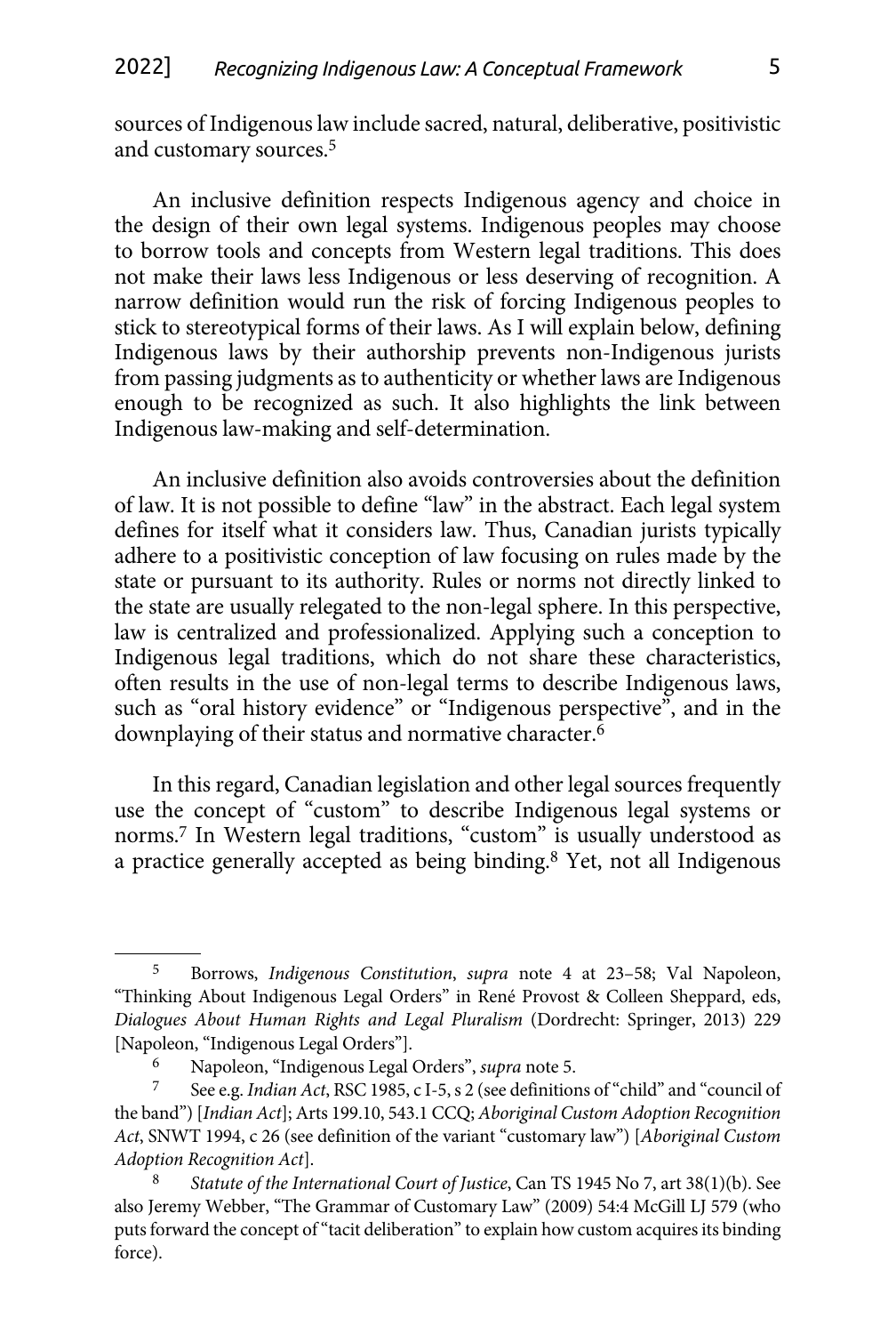<span id="page-5-0"></span>law is "customary" in this sense.9 To avoid a reductionist vision, it is preferable to consider these references to "custom" as encompassing all forms of Indigenous law, and to cease using the concept of "custom" as an all-encompassing term to describe Indigenous law.10

#### **B) Indigenous Legal Traditions**

Indigenous laws are usually embedded in Indigenous legal traditions. Professor Patrick Glenn likens a legal tradition to a "pool" or network of legal information, all the elements of which are interconnected and their meaning informed by the whole.11 Moreover, a legal tradition is usually rooted in a particular culture, society or world view and cannot easily be dissociated from it.12

Understanding Indigenous laws in the context of the tradition they belong to presents a considerable challenge for Canadian jurists trained in the common law or civil law traditions, who are asked only occasionally to interact with Indigenous legal traditions. This situation gives rise to the problems of severance and distortion identified by Chief Justice Lance Finch of the British Columbia Court of Appeal in his famous address, *The Duty to Learn*. 13

Severance occurs where a non-Indigenous jurist seeks to employ a discrete element of an Indigenous legal tradition in common law or civil law legal reasoning. The Indigenous element is severed from its linguistic

<sup>9</sup> Borrows, *Indigenous Constitution*, *supra* note 4 at 24, 51–52; in particular, "customary" election codes do not stem from custom in the strict sense of the term: *Whalen v Fort McMurray No 468 First Nation*, 2019 FC 732 at para 32 [*Whalen*].

<sup>10</sup> *Henry v Roseau River Anishinabe First Nation*, 2017 FC 1038 at para 11 [*Henry*]; *Alexander v Roseau River Anishinabe First Nation Custom Council*, 2019 FC 124 at para 18 [*Alexander*].

<sup>11</sup> H Patrick Glenn, *Legal Traditions of the World: Sustainable Diversity in Law*, 5th ed (Oxford: Oxford University Press, 2014) at 13–14 [Glenn, *Legal Traditions*]. Glenn's conception of a legal tradition is broadly consistent with the manner in which social science has viewed culture over the last fifty years: Denys Cuche, *La notion de culture dans les sciences sociales*, 3e éd (Paris: La Découverte, 2004).

<sup>12</sup> Napoleon, "Indigenous Legal Orders", *supra* note 5; Aaron Mills, "The Lifeworlds of Law: On Revitalizing Indigenous Legal Orders Today" (2016) 61:4 McGill LJ 847.

<sup>13</sup> The Honourable Chief Justice Lance SG Finch, "The Duty to Learn: Taking [Account of Indigenous Legal Orders in Practice"](https://perma.cc/8VLG-B95Q) (Paper presented at the *Indigenous Legal Orders and the Common Law* symposium of the Continuing Legal Education Society of British Columbia, November 2012), online (pdf): <www.cerp.gouv.qc.ca> [perma. cc/8VLG-B95Q]. See also Alan Hanna, "Going Circular: Indigenous Legal Research Methodology as Legal Practice" (2020) 65:4 McGill LJ 671 at 689–97; Tamanaha, *Legal Pluralism*, *supra* note 3 at 68–69.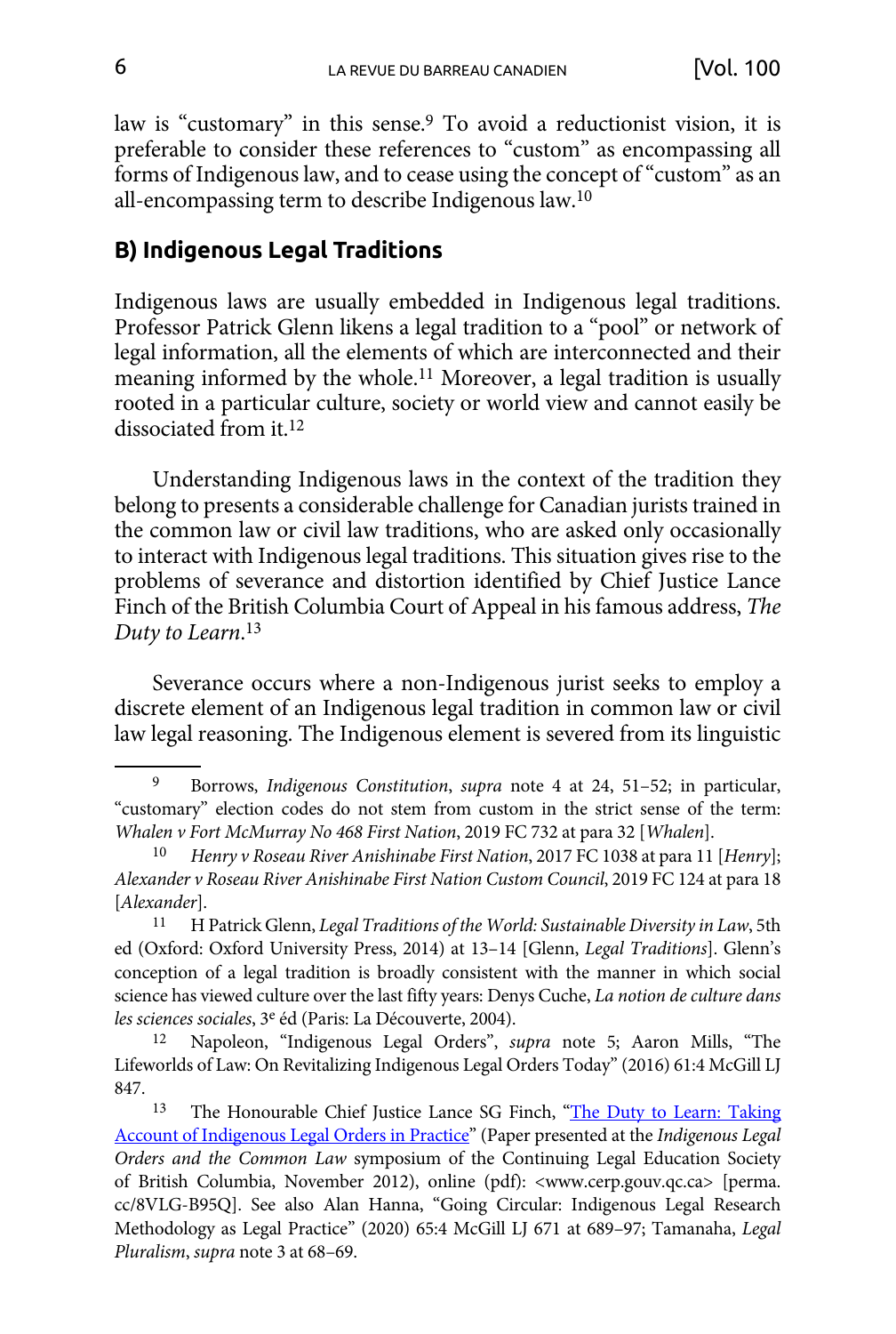context of enunciation and is usually expressed with English or French words that can only approximate its original meaning. For example, rendering the Innu concept of *ne kupaniem* by "customary adoption" does not give an accurate idea of how this institution works.14

Severing Indigenous legal concepts from the broader legal tradition in which they are embedded also deprives them of their connections to the network of meanings that constitutes the legal tradition. It is difficult for the non-Indigenous jurist to understand and apply a discrete Indigenous concept without this broader understanding. To return to the example of "customary adoption", we realized that the Innu legal institution of *ne kupaniem* could not be severed from a broader understanding of Innu family law and is better described as a rearrangement of responsibilities within the Innu extended family than as an "adoption".15

Distortion results from the fact that information about an Indigenous legal tradition is often conveyed by non-Indigenous persons, be they jurists, historians or anthropologists. Thus, descriptions of Indigenous law may be laden with stereotypes, generalizations or mere repetition of historical mistakes. There is also a tendency to understand and describe Indigenous law according to the categories of Western law, therefore obscuring structural differences or concepts that have no direct equivalent.16 Moreover, the authority associated with case law or academic publications may eclipse the authority of Indigenous knowledge keepers and deprive Indigenous peoples of control over their own laws.

The Supreme Court of Canada provided an example of severance and distortion in the *Sundown* case,<sup>17</sup> which recognized that a treaty right to hunt on Crown land included the right to build a cabin to facilitate hunting expeditions. Justice Cory, however, went on to say that "any interest in the hunting cabin is a collective right"<sup>18</sup> that belongs to the First Nation and not to Mr. Sundown who built it, so that Mr. Sundown could not exclude other members of the First Nation from the cabin. Apparently, this was based on evidence that hunting expeditions were communal. It is far from

<sup>14</sup> This point is made at length in Sébastien Grammond & Christiane Guay, "Comprendre et reconnaître le droit innu du *ne kupaniem/ne kupanishkuem*" (2021) 62:2 C de D 467. See also *Restoule v Canada (AG)*, 2018 ONSC 7701 at paras 444–48, rev'd in part, 2021 ONCA 779 [*Restoule*].

<sup>15</sup> *Ibid*. See also Christiane Guay, Sébastien Grammond & Catherine Delisle-L'Heureux, "La famille élargie, incontournable chez les Innus" (2018) 64:1 Service soc 103; *K (SK) v S (J)*, [1999] NWTJ No 94 (NWTSC), 1999 CarswellNWT 95.

<sup>16</sup> John Borrows, "Heroes, Tricksters, Monsters, and Caretakers: Indigenous Law and Legal Education" (2016) 61:4 McGill LJ 795.

<sup>17</sup> *R v Sundown*, [1999] 1 SCR 393, 170 DLR (4th) 385.

*Ibid* at para 36.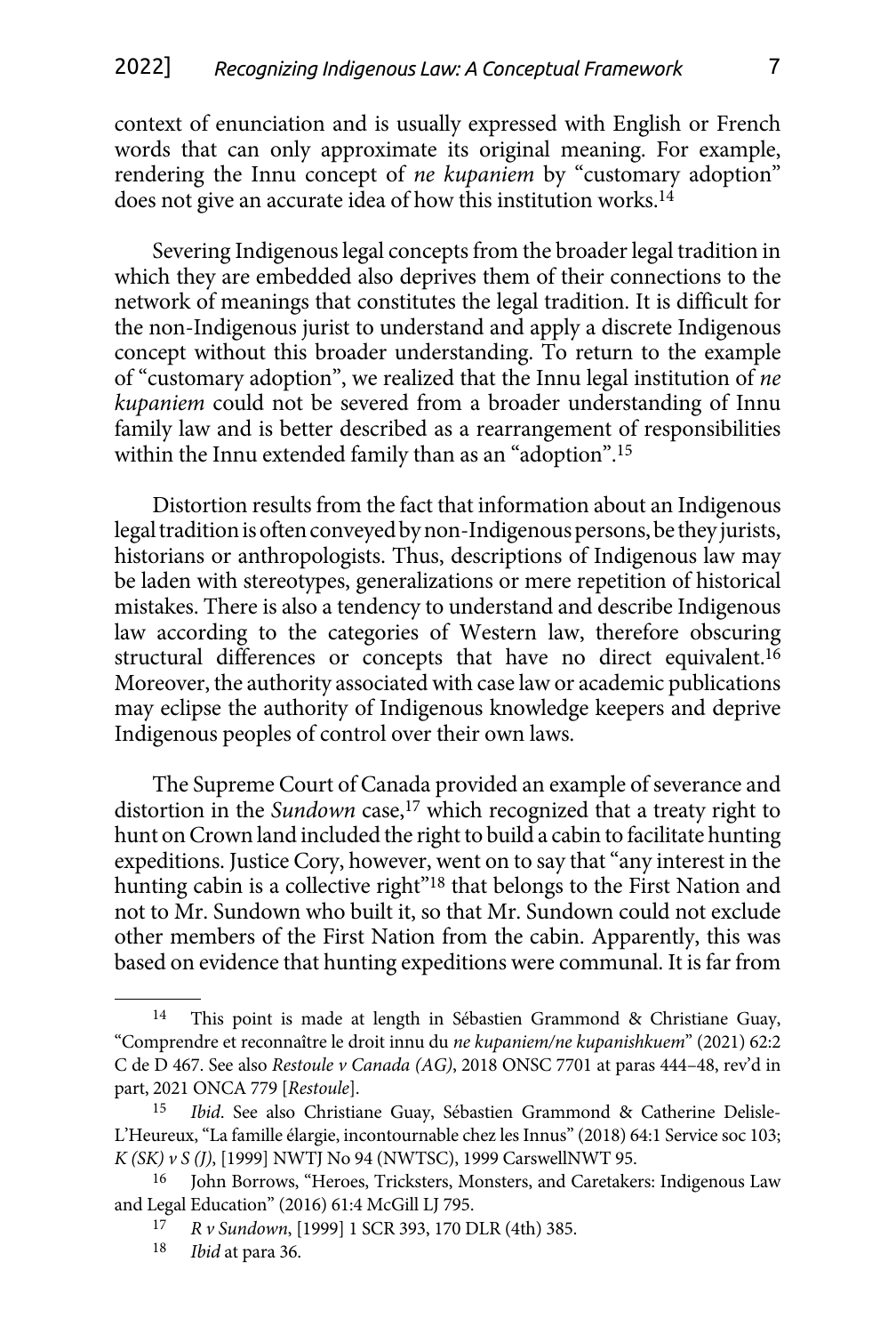<span id="page-7-0"></span>clear, however, whether Justice Cory's deduction accurately reflects the community's law. Yet, given its authority as a Supreme Court judgment, *Sundown* risks being considered as an accurate expression of Cree law and, in the end, distorting Cree law. Moreover, one could be tempted to generalize *Sundown*'s holding to Indigenous communities elsewhere in the country, regardless of their actual laws. For example, Innu law entrusts the stewardship of a particular area to an experienced hunter who may decide who may hunt in the area.19

## **C) Evolution and Authenticity**

In settler imagination, Indigenous peoples are often associated with the past, and modernity is seen as inherently non-Indigenous. This may explain why Canadian law tends to limit recognition of Indigenous culture or law to those aspects considered authentic because they are anchored in the past. A well-known example is the focus on "pre-contact practices" in aboriginal rights jurisprudence. From this perspective, evolution would be the opposite of authenticity.

Yet, like other elements of culture, law is in a constant process of change. Legal traditions are constantly evolving and, in this process, they are not immune from external influences.20 All legal traditions borrow from other traditions. In this regard, Indigenous legal traditions are not different from the common law or the civil law. One example of evolution of Indigenous legal traditions pertains to fundamental rights. Several Indigenous communities have adopted constitutions that protect fundamental rights.21 Traditions contrary to fundamental rights have been abandoned.22

For these reasons, authenticity is a problematic concept when applied to legal traditions. Judging authenticity by reference to a distant past would freeze Indigenous legal traditions and judging it by reference to an

<sup>19</sup> Lacasse, *Les Innus*, *supra* note 4 at 41–44, 73–74. For similar themes with respect to a different Indigenous group, see Sarah Morales & Brian Thom, "The Principle of Sharing and the Shadow of Canadian Property Law" in Angela Cameron, Sari Graben & Val Napoleon, eds, *Creating Indigenous Property: Power, Rights and Relationships* (Toronto: University of Toronto Press, 2020) 120 at 130.

<sup>20</sup> Glenn, *Legal Traditions*, *supra* note 11 at 23–27.

<sup>21</sup> Christopher Alcantara & Greg Whitfield, "Aboriginal Self-Government through Constitutional Design: A Survey of Fourteen Aboriginal Constitutions in Canada" (2010) 44:2 J Can Studies 122; Alex Geddes, "Indigenous Constitutionalism Beyond Section 35 and Section 91(24): The Significance of First Nations Constitutions in Canadian Law" (2019) 3:1 Lakehead LJ 1.

<sup>22</sup> Borrows, *Indigenous Constitution*, *supra* note 4 at 45. See also *Harpe v Massie and Ta'an Kwäch'än Council*, 2006 YKSC 1 at paras 85–91 [*Harpe*].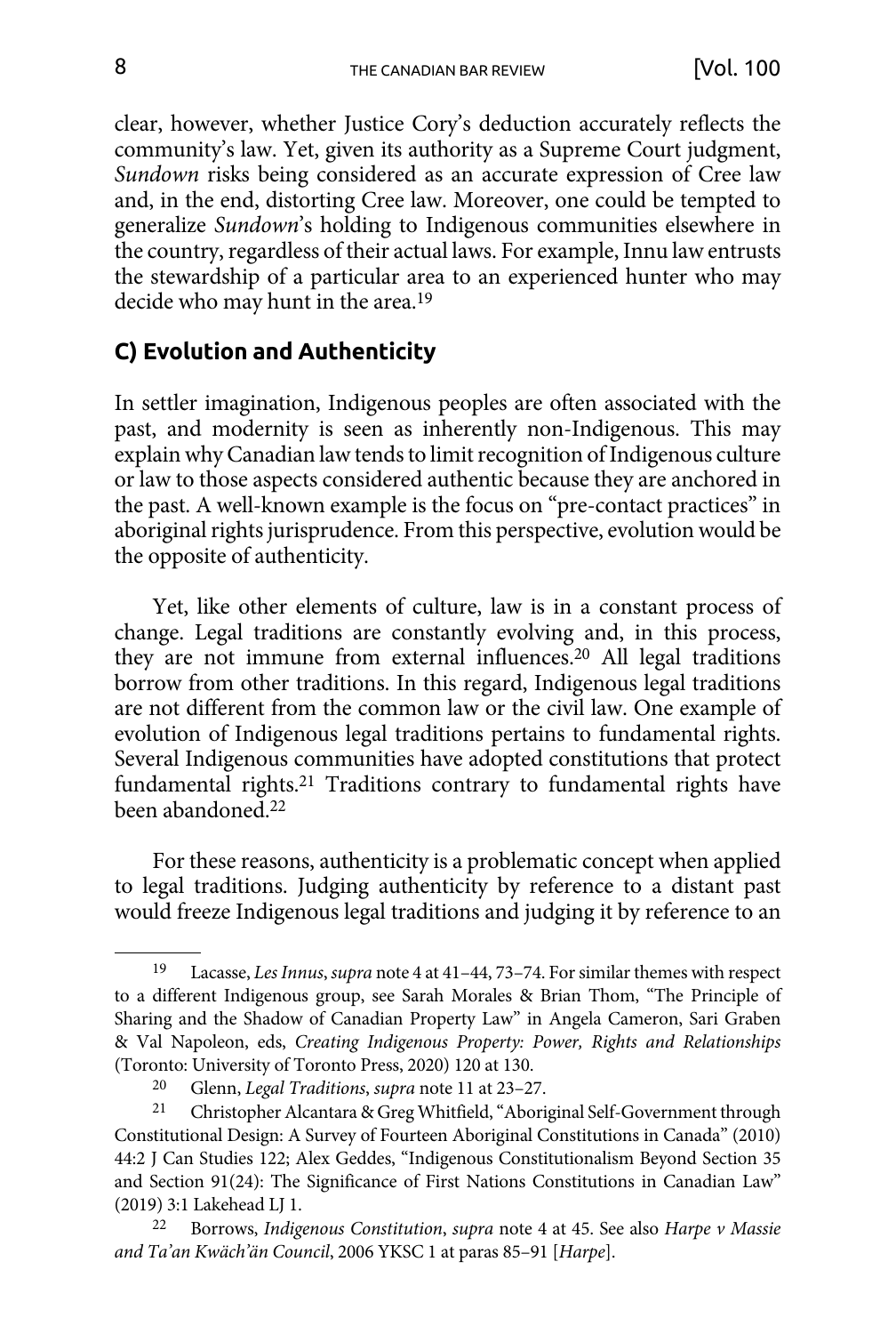<span id="page-8-0"></span>ideal "authentic" content risks imposing settler stereotypes. To be sure, revitalizing Indigenous legal traditions may aim at making them more authentic, that is, more in conformity with Indigenous worldviews. In this process, Indigenous peoples may choose which parts of the past will guide their future. This, however, does not mean that non-Indigenous jurists should impose a test of authenticity for the recognition of Indigenous laws. Instead, they should accept that Indigenous legal traditions may evolve through internal deliberation.23 It is for the community to decide what it will consider authentic. What is important is not the end result but who controls the process.

#### **2. Relationships Between Legal Systems**

In the following pages, I compare two models of interaction between the Canadian and Indigenous legal systems, namely the Canadian legal system's *delegation* of law-making authority to Indigenous bodies and its *recognition* of Indigenous peoples' pre-existing, or inherent, lawmaking powers. The comparison is organized along four questions: which Canadian legal actor takes the initiative of establishing a relationship with Indigenous law? How is Indigenous law expressed so as to be intelligible for non-Indigenous jurists? To whom, and to what territory is Indigenous law applicable? And what constraints does the relationship impose on the contents of Indigenous law?

In drawing this comparison, I do not wish to suggest that the delegation model is inferior or should be abandoned. Indigenous peoples may find advantages in using existing mechanisms of delegation or negotiating new ones. Nevertheless, the untapped potential of recognition should become readily apparent.

I also do not wish to suggest that delegation and recognition are the only ways of establishing respectful relationships between Canadian and Indigenous law. The exercise of discretionary powers by Canadian legal actors is fertile ground for the incorporation of teachings from Indigenous legal traditions, most notably in matters of sentencing or family law.24 The legal nature of these teachings, however, is not always clearly acknowledged, for example when the Supreme Court mentions "traditional aboriginal

<sup>23</sup> Borrows, *Indigenous Constitution*, *supra* note 4, 38–39; Napoleon, "Indigenous Legal Orders", *supra* note 5.

Sébastien Grammond & Christiane Guay, "L'interaction entre le droit innu et le droit québécois de l'adoption" (2018) 48:1 RGD 123; Benjamin Ralston, "Legal Pluralism in the sentencing of Indigenous Persons in Canada: the nascent jurisprudence" in Barreau du Québec, *Développements récents en droit des autochtones (2021)* (Cowansville: Yvon Blais, 2021) 47 at 49 [Ralston, "Legal Pluralism"]; Marie-Andrée Denis-Boileau & Marie-Ève Sylvestre, "*Ipeelee* and the Duty to Resist" (2018) 51:2 UBC L Rev 548.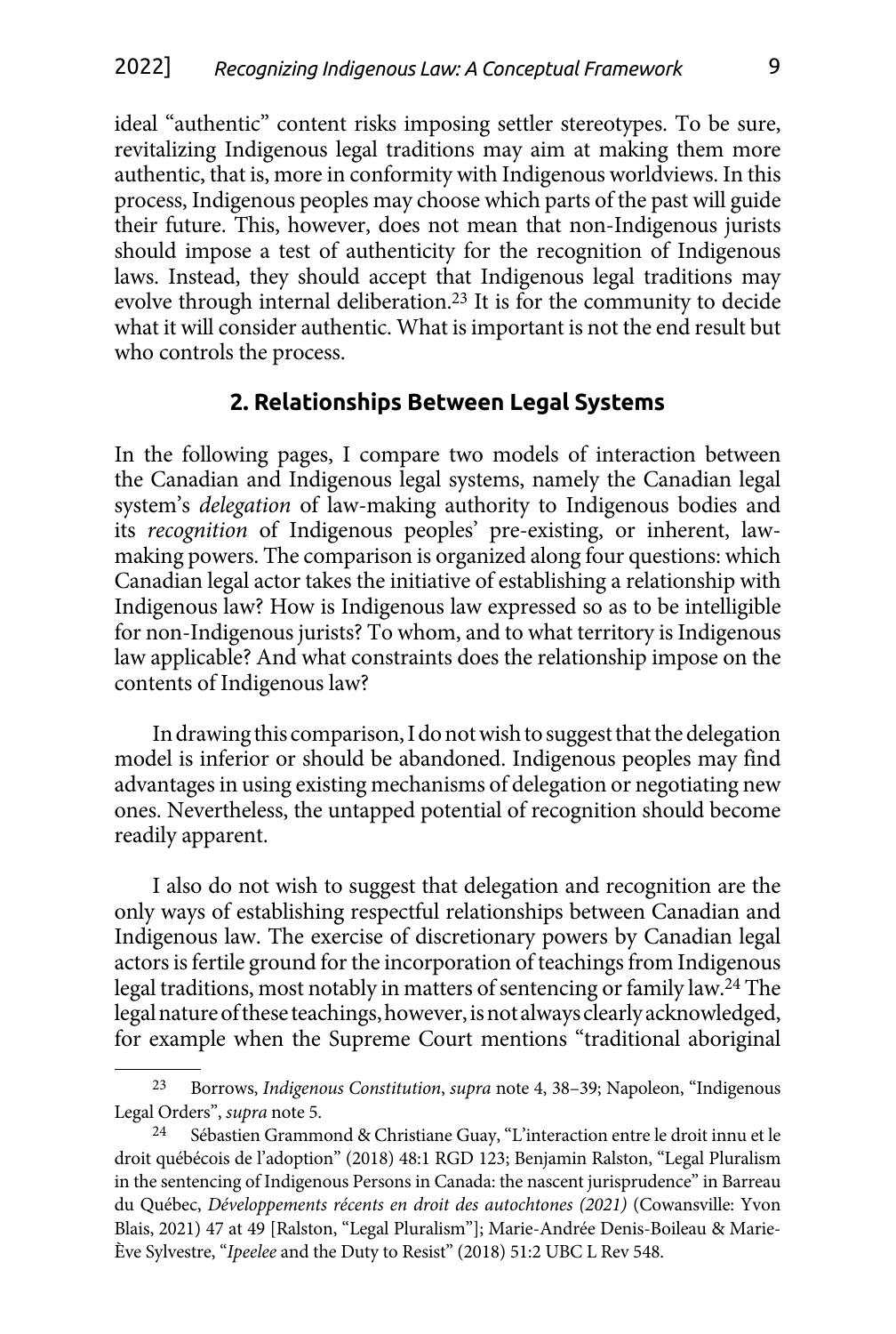<span id="page-9-0"></span>conceptions of sentencing"25 or "world views"26. Legal institutions have also adapted their own processes in manners inspired to a varying degree by Indigenous legal traditions. One need only think about sentencing circles, *Gladue* courts or Indigenous courts.27 Mediation may also facilitate the expression of Indigenous legal traditions.28

Moreover, Indigenous peoples may sometimes consciously refrain from seeking recognition of their legal traditions by the Canadian legal system. One example is the definition of "law" in the Nisga'a Final Agreement, which explicitly excludes "*Ayuukhl Nisga'a* or *Ayuuk*," described as the "traditional laws and practices of the Nisga'a Nation." This was purposely done to protect these traditions from the risk of distortion that would arise if Canadian courts were to interpret and apply them.29

# **A) The Delegation Model**

The delegation model is the most familiar to jurists trained in Canadian law. It relies on the well-known concept of delegation of administrative powers to explain Indigenous law-making. It is a form of legal pluralism within the state. Its first manifestation was the conferral of limited powers of local government on band councils in early versions of the *Indian Act.*<sup>30</sup> Coupled with the imposition of elections to select Indigenous leaders, the intention was to suppress Indigenous legal traditions and integrate Indigenous peoples in the state system as municipalities.

Over the last forty years, many self-government initiatives were implemented by widening the range of powers delegated to First Nations. For example, First Nations may opt out of certain sections of the *Indian Act* and enjoy broader powers regarding land management or taxation.31 An

<sup>25</sup> *R v Gladue*, [1999] 1 SCR 688 at para 70, 171 DLR (4th) 385.

<sup>26</sup> *R v Ipeelee*, 2012 SCC 13 at para 74.

<sup>27</sup> Ralston, "Legal Pluralism", *supra* note 24.

<sup>28</sup> See e.g. *Henry*, *supra* note 10.

<sup>29</sup> Ghislain Otis, "Constitutional recognition of aboriginal and treaty rights: a new framework for managing legal pluralism in Canada?" (2014) 46:3 J Leg Pluralism & Unofficial L 320.

<sup>30</sup> *An Act for the gradual enfranchisement of Indians, the better management of Indian affairs, and to extend the provisions of the Act 31st Victoria, Chapter 42*, SC 1869, c 6, s 10.

<sup>31</sup> See especially *First Nations Land Management Act*, SC 1999, c 24 [*First Nations Land Management Act*]; *First Nations Fiscal Management Act*, SC 2005, c 9 [*First Nations Fiscal Management Act*]; *First Nations Elections Act*, SC 2014, c 5 [*First Nations Elections Act*]. See also *Mi'kmaq Education Act*, SC 1998, c 24 [*Mi'kmaq Education Act*]; *First Nations Jurisdiction over Education in British Columbia Act*, SC 2006, c 10; *Anishinabek Nation Education Agreement Act*, SC 2017, c 32.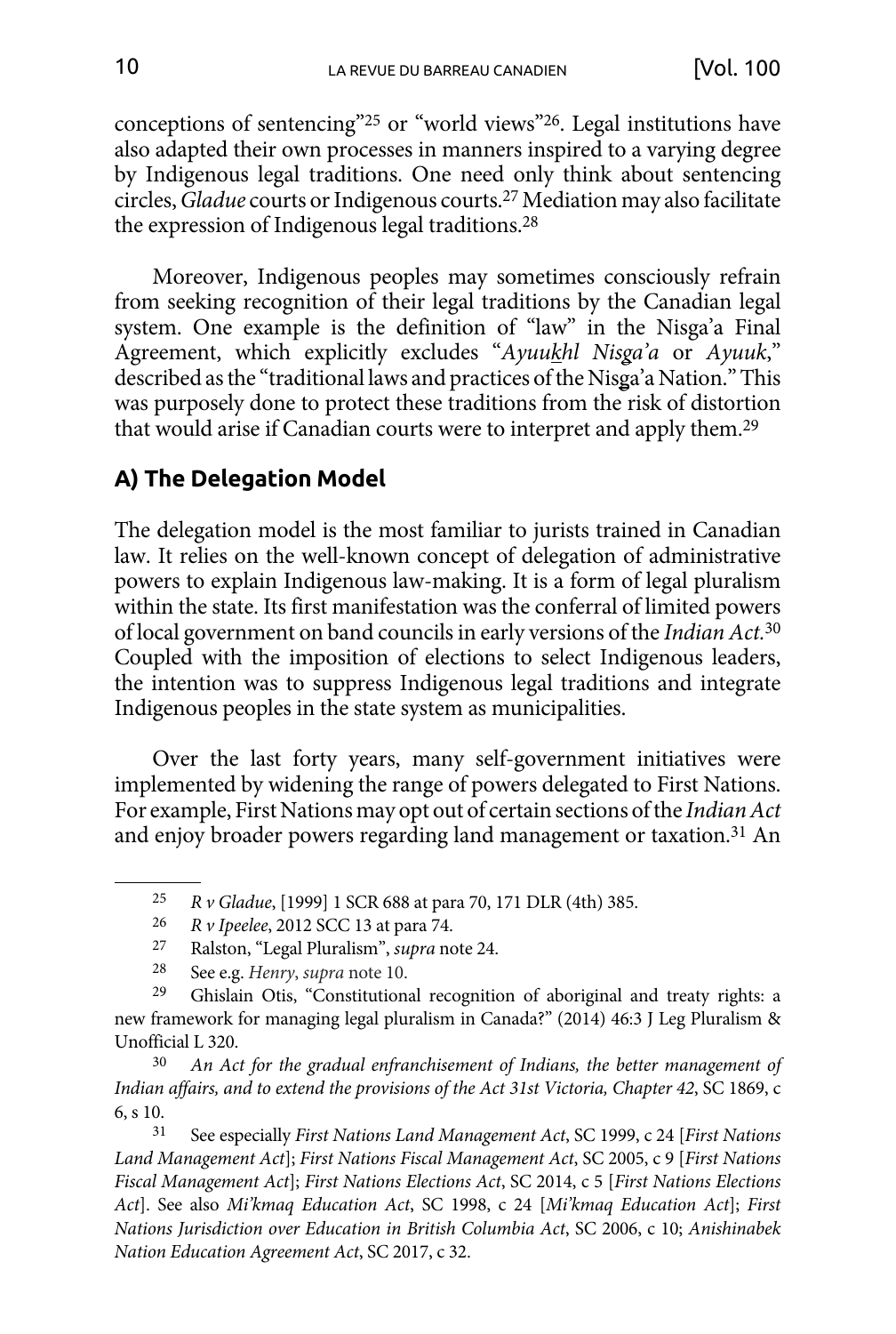<span id="page-10-0"></span>increasing number of self-government agreements and treaties recognize a broad array of jurisdictions to participating First Nations governments.32 Professor Naiomi Metallic even suggested that greater and more creative use could be made of the existing *Indian Act* powers.33

# **1) Initiative**

Under the delegation model, courts do not take the initiative of recognizing Indigenous law. This is rather the result of decisions made by the legislative or executive branch and expressed in legislation or treaties, which I will call "statutory cues". Indigenous law made pursuant to a delegation is considered part of Canadian law, and Canadian courts may apply it. The recognizing legislation may indicate which court is competent.34

While the delegated model is usually viewed from a public law perspective, Indigenous laws may also be recognized through private law channels.35 For example, the constitutive documents of a corporation could embody or refer to Indigenous law principles.36

# **2) Mode of Expression**

Under the delegation model, there is no ambiguity as to the identity of the Indigenous entity having the power to make laws—it is identified in the delegating legislation. Almost invariably, it is the council of a local First Nation, whether constituted under the *Indian Act* or more recent self-government legislation. In addition, the enactment of significant laws, such as a membership code or a land code, must be approved by the

<sup>32</sup> See, among others, *Yukon First Nations Self-Government Act*, SC 1994, c 35 [*Yukon First Nations Self-Government Act*]; *[Nisga'a Final Agreement](https://perma.cc/Q59M-SYHU)*, 27 April 1999, online (pdf): *Nisga'a Lisims Government* <www.nisgaanation.ca> [perma.cc/Q59M-SYHU] [*Nisga'a Final Agreement*]; *[Labrador Inuit Land Claims Agreement](https://perma.cc/GT7T-6Z94)*, online (pdf): *Nunatsiavut* <www.nunatsiavut.com> [perma.cc/GT7T-6Z94] [*Labrador Inuit Land Claims Agreement*]. Whether treaties are instruments of delegation or recognition is a matter of debate. However, to the extent that they are validated by federal and provincial or territorial legislation and purport to grant power to Indigenous governments, Canadian law may have a tendency to view them mainly as effecting a form of delegation. See e.g. *Sga'nism Sim'augit (Chief Mountain) v Canada (AG)*, 2013 BCCA 49.

<sup>33</sup> Naiomi Metallic, "*Indian Act* By-Laws: A Viable Means for First Nations to (Re) Assert Control over Local Matters Now and Not Later" (2016) 67 UNBLJ 211.

<sup>34</sup> See e.g. *Yukon First Nations Self-Government Act*, *supra* note 32, s 15.

<sup>35</sup> Douglas Sanderson, "Commercial Law and Indigenous Sovereignty: It's a Nice Idea, But How Do You Build It in Canada?" (2011) 53:1 Can Bus LJ 94.

<sup>36</sup> *Big River First Nation v Agency Chiefs Tribal Council Inc*, 2020 SKQB 273 at paras 4, 16, rev'd 2022 SKCA 16 [*Big River First Nation*].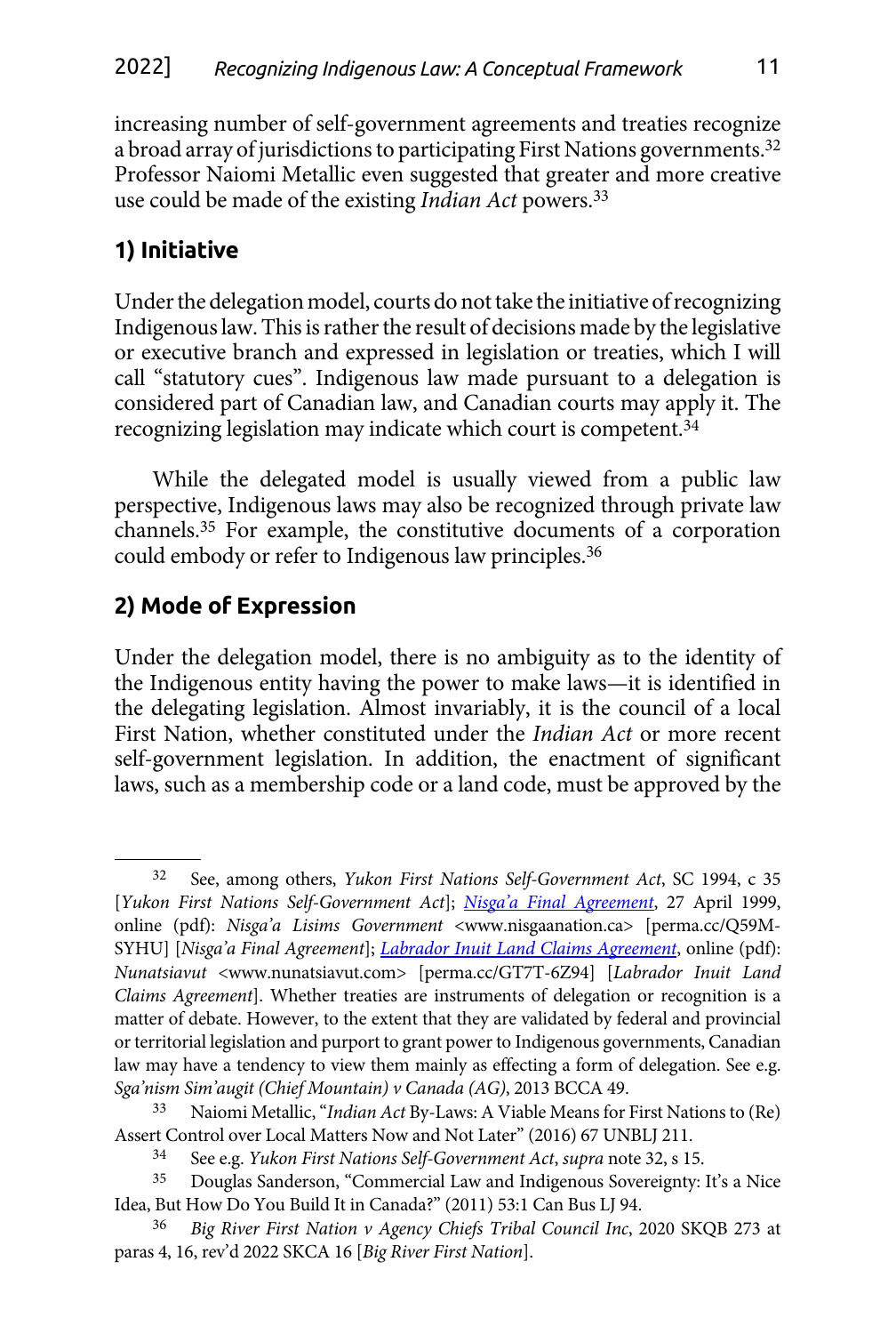<span id="page-11-0"></span>members of the First Nation voting in a referendum.37 In rare cases, other entities are involved in the law-making process<sup>38</sup> or powers are conferred to a regional entity.39

Indigenous law-making pursuant to the delegated model must abide by the formal requirements of Western law. Thus, under this model, Indigenous laws are typically required to be written and made accessible to the public.40 This is certainly useful for citizens who must comply with them and judges who must apply them. Moreover, the precise identification of the body empowered to make law significantly reduces the potential for conflict between competing sources of authority within Indigenous communities.

In fact, these features of the delegated model make Indigenous law readable for non-Indigenous judges, lawyers and bureaucrats. In other words, Indigenous communities bear the burden of expressing their laws in a manner understandable to non-Indigenous society or making their laws fit in the Western mould. This may be unavoidable where these laws are intended to bind non-Indigenous persons.<sup>41</sup> Requiring Indigenous communities to employ the language of Western law, however, makes it more difficult to enact laws that draw on the full range of sources and practices of Indigenous legal traditions.

# **3) Scope of Application**

Under the delegation model, the territorial and personal scope of delegated powers is defined, explicitly or implicitly, by the terms of the delegating statute. Most powers granted by the *Indian Act* are territorially limited to the First Nation's reserve.42 Thus, while an *Indian Act* by-law would apply to non-members who are present on the reserve, it would not apply to members who are outside the reserve.

More recent self-government schemes resort to a combination of territorial and personal powers to tailor an Indigenous community's powers to the circumstances. For example, the *Yukon First Nations Self-*

<sup>37</sup> *Indian Act*, *supra* note 7, s 10; *First Nations Land Management Act*, *supra* note 31, s 12.

<sup>38</sup> See e.g. *First Nations Land Management Act*, *supra* note 31, s 8; *First Nations Fiscal Management Act*, *supra* note 31, s 16 ff (creating the First Nations Tax Commission).

<sup>39</sup> See e.g. *Nisga'a Final Agreement*, *supra* note 32; *Cree Nation of Eeyou Istchee Governance Agreement Act*, SC 2018, c 4, s 1.

<sup>40</sup> See e.g. *Mi'kmaq Education Act*, *supra* note 31, s 9.

<sup>41</sup> Such as pursuant to the *First Nations Fiscal Management Act*, *supra* note 31.

<sup>42</sup> *R v Lewis*, [1996] 1 SCR 921, 133 DLR (4th) 700 [*Lewis*]; *St Mary's Indian Band v Cranbrook (City)*, [1997] 2 SCR 657, 147 DLR (4th) 385 [*St Mary's Indian Band*].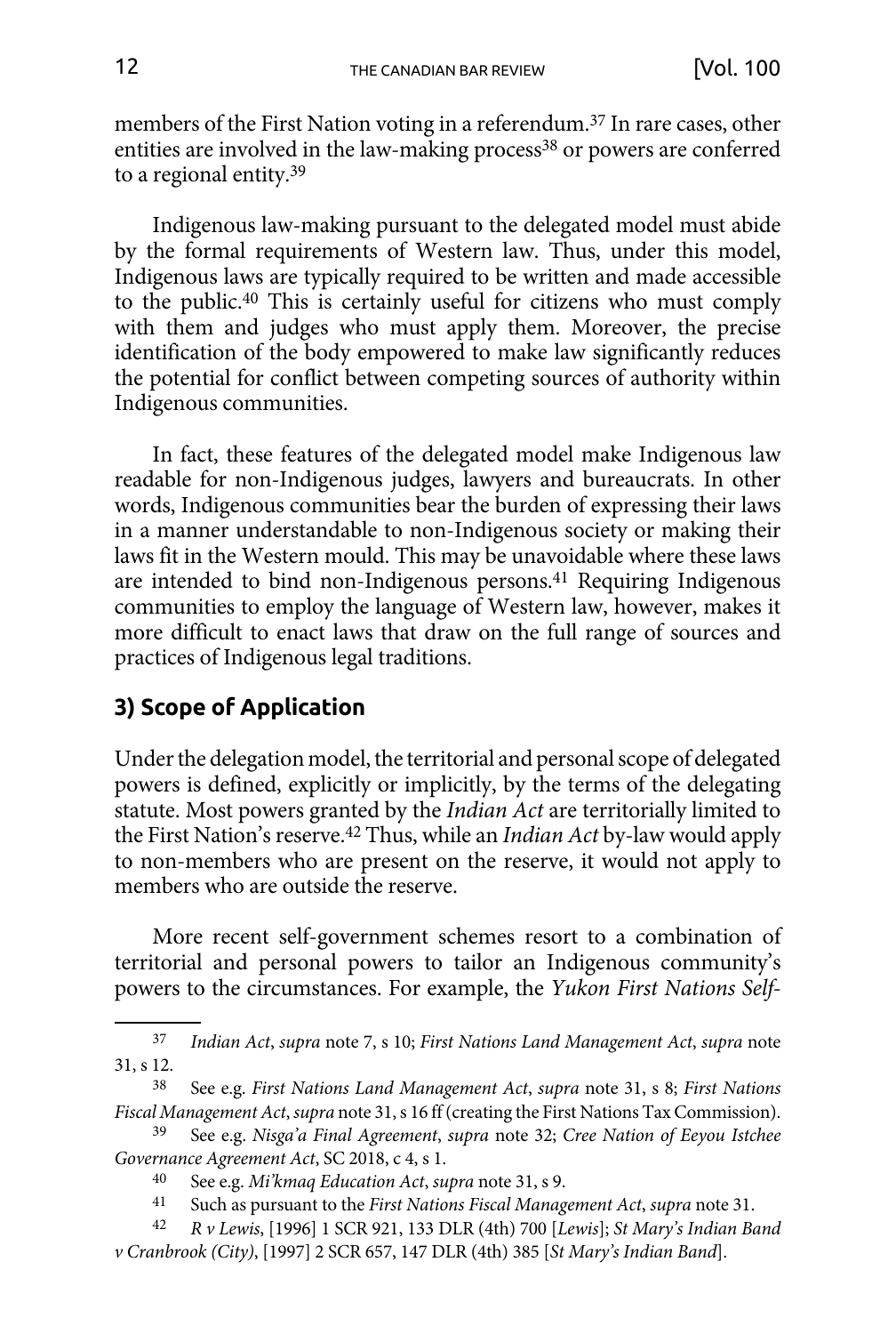<span id="page-12-0"></span>*Government Act* establishes three main categories of legislative powers. Powers regarding a First Nation's internal management are not subject to any territorial limitation. Powers regarding the provision of services to the citizens of a First Nation or certain matters related to the citizens' personal status (such as adoption or inheritance) apply throughout the Yukon, not only on the First Nation's lands; in other words, the scope of jurisdiction is defined mainly in personal, not territorial terms. Then, powers related to local matters may be exercised with respect to any person present on the lands of a First Nation, whether a citizen or not; the scope of jurisdiction is then defined in territorial, not personal terms. When powers are granted on a personal basis, a recurring question is whether the jurisdiction is optional or, in other words, whether members of an Indigenous group may "opt out" of the group's laws.43

# **4) Constraints**

Exercising a delegated power comes with a number of constraints, the most important of which is that it must stay within the confines of the delegation. Thus, disputes may arise as to the interpretation of the scope of the powers delegated to Indigenous groups. In some cases, courts have given these powers a narrow interpretation,<sup>44</sup> especially when the *Indian Act* is involved.45 A wider scope tends to be given to legislation implementing various forms of self-government.46

Self-government agreements or legislation sometimes set out substantive constraints on the exercise of delegated powers. For example, the Nisga'a Final Agreement confers a broad range of legislative powers on the Nisga'a Lisims Government, but also sets out certain standards for their exercise. Thus, the power to legislate with respect to education and child and family services is subject to a requirement to meet provincial standards.47 Yet, there is little clarity as to how this and other similar requirements are to be enforced.

<sup>43</sup> Ghislain Otis, "Individual Choice of Law for Indigenous Peoples in Canada: Reconciling Legal Pluralism with Human Rights" (2018) 8:2 UC Irvine L Rev 207; Ghislain Otis, "L'autonomie gouvernementale autochtone et l'option de loi en matière de statut personnel" (2014) 55:3 C de D 583.

<sup>44</sup> See e.g. *Kikino Metis Settlement v Abtosway*, 2018 ABCA 199.

<sup>45</sup> See e.g. *LaForme v Mississaugas of the New Credit First Nation Band Council*, [2000] 4 CNLR 118, 181 FTR 264 (FCA).

<sup>46</sup> *Canadian Pacific Ltd v Matsqui Indian Band*, [1995] 1 SCR 3 at paras 18, 52–53, 144, 122 DLR (4th) 129; *Ontario Lottery and Gaming Corp v Mississaugas of Scugog Island First Nation*, 2019 FC 813 at paras 46–51; *Canadian Natural Resources Limited v Fishing Lake Métis Settlement*, 2022 ABQB 53 at paras 49–78.

<sup>47</sup> *Nisga'a Final Agreement*, *supra* note 32, c 11, ss 89, 100, 104.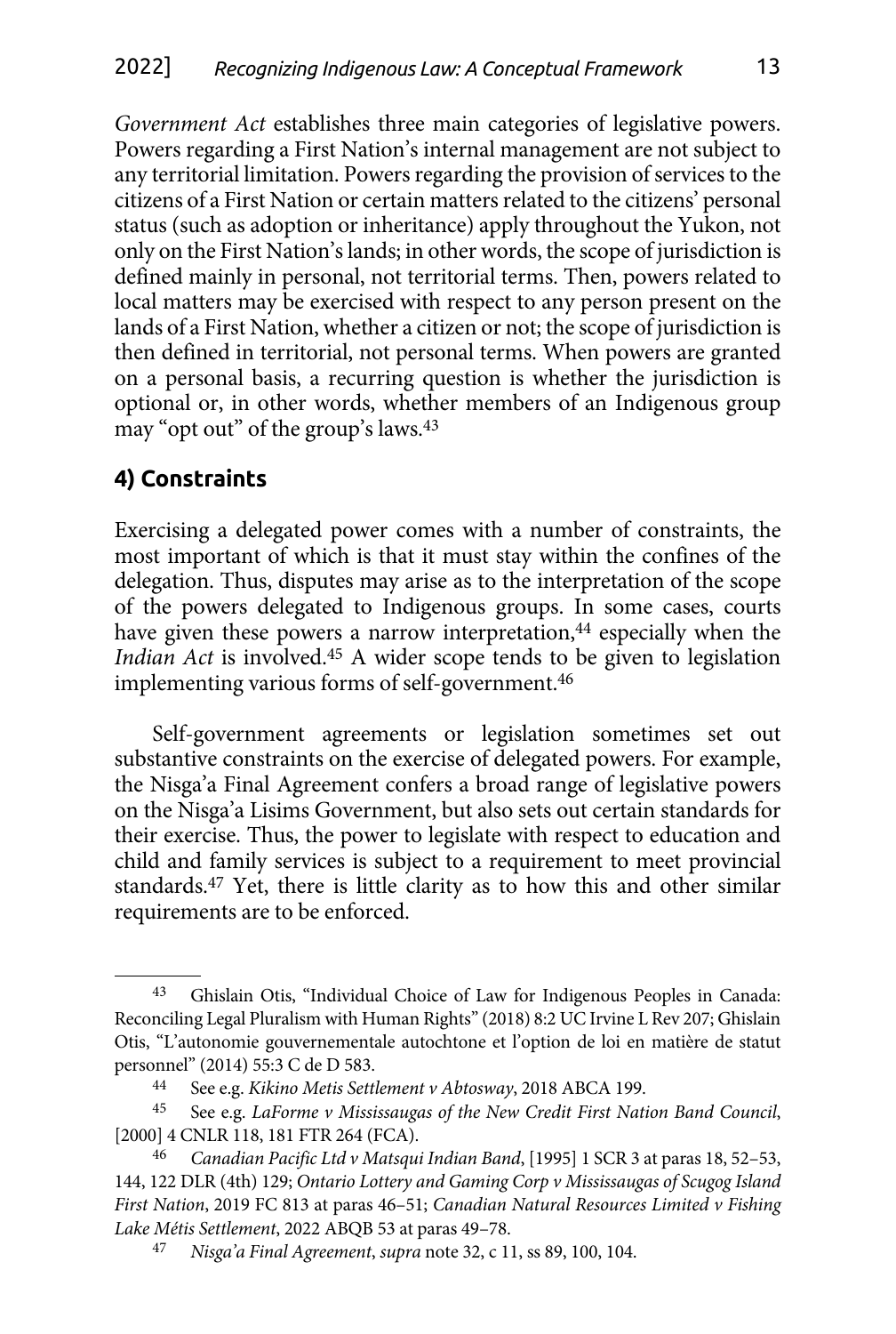<span id="page-13-0"></span>Like any exercise of delegated power, Indigenous laws made under the delegated model are subject to the *Canadian Charter of Rights and Freedoms*. 48 Many recent treaties or self-government agreements make this explicit.49 The application of the Charter to Indigenous laws raises a number of issues that cannot be fully analyzed here, including the contextual application of section 1, which provides that Charter rights may be subject to reasonable limits,<sup>50</sup> and the impact of section 25, which provides that Charter rights do not abrogate or derogate from Aboriginal, treaty and other rights of Indigenous peoples.<sup>51</sup>

To summarize, the delegation model provides an interface allowing some space for Indigenous laws within a framework familiar to non-Indigenous jurists. For that reason, however, it is unable to fully embrace Indigenous legal traditions.

#### **B) The Recognition Model**

While the delegated model requires Indigenous law to fit within the pyramid of norms culminating in the Constitution, there is another possibility. Indigenous law may rest upon its own political legitimacy, independent of the Constitution of the state or the legal order it creates. Indigenous law would be in a position similar to that of foreign laws, which the national legal system may recognize even though their source of validity lies elsewhere. Recognition, in this context, means a legal system's decision that a particular situation is governed by another, independent legal system. Private international law is a web of rules of recognition. Although the technical rules of conflicts of laws may not directly govern the relations between Canadian law and Indigenous law,52 the general concept of recognition remains relevant.

<sup>48</sup> See e.g. *R v Campbell* (1996), 142 DLR (4th) 496, 112 CCC (3d) 107 (Man CA); *Scrimbitt v Sakimay Indian Band Council*, [2000] 1 FC 513, 68 CRR (2d) 295 (TD); *R v Winter*, 2008 CanLII 66155 (Ont SCJ); *Band (Eeyouch) v Napash*, 2014 QCCQ 10367.

<sup>49</sup> See e.g. *Nisga'a Final Agreement*, *supra* note 32, c 2, s 9; *[Tlicho Constitution](https://perma.cc/R59E-5AWQ)*, s 2.3, online (pdf): *Tlicho Government* <tlicho.ca> [perma.cc/R59E-5AWQ]; *Labrador Inuit Land Claims Agreement*, *supra* note 32, s 2.18.1; *[Tsawwassen First Nation Final](https://perma.cc/THP4-M5UC) [Agreement](https://perma.cc/THP4-M5UC)*, c 2, s 9, online (pdf): *Tsawwassen First Nation*<tsawwassenfirstnation. com> [perma.cc/THP4-M5UC]; *[Maa-Nulth First Nations Final Agreement](https://perma.cc/5UX7-7CES)*, 9 April 2009, s 1.3.2, online (pdf): *Toquaht* <www.uchucklesaht.ca> [perma.cc/5UX7-7CES].

<sup>50</sup> See e.g. *Grismer v Squamish First Nation*, 2006 FC 1088; *Miller c Mohawk Council of Kahnawà:ke*, 2018 QCCS 1784.

<sup>51</sup> *R v Kapp*, 2008 SCC 41; *Dickson v Vuntut Gwitchin First Nation*, 2021 YKCA 5 [*Dickson*].

<sup>52</sup> *Beaver v Hill*, 2018 ONCA 816 at paras 17-18 [*Beaver*].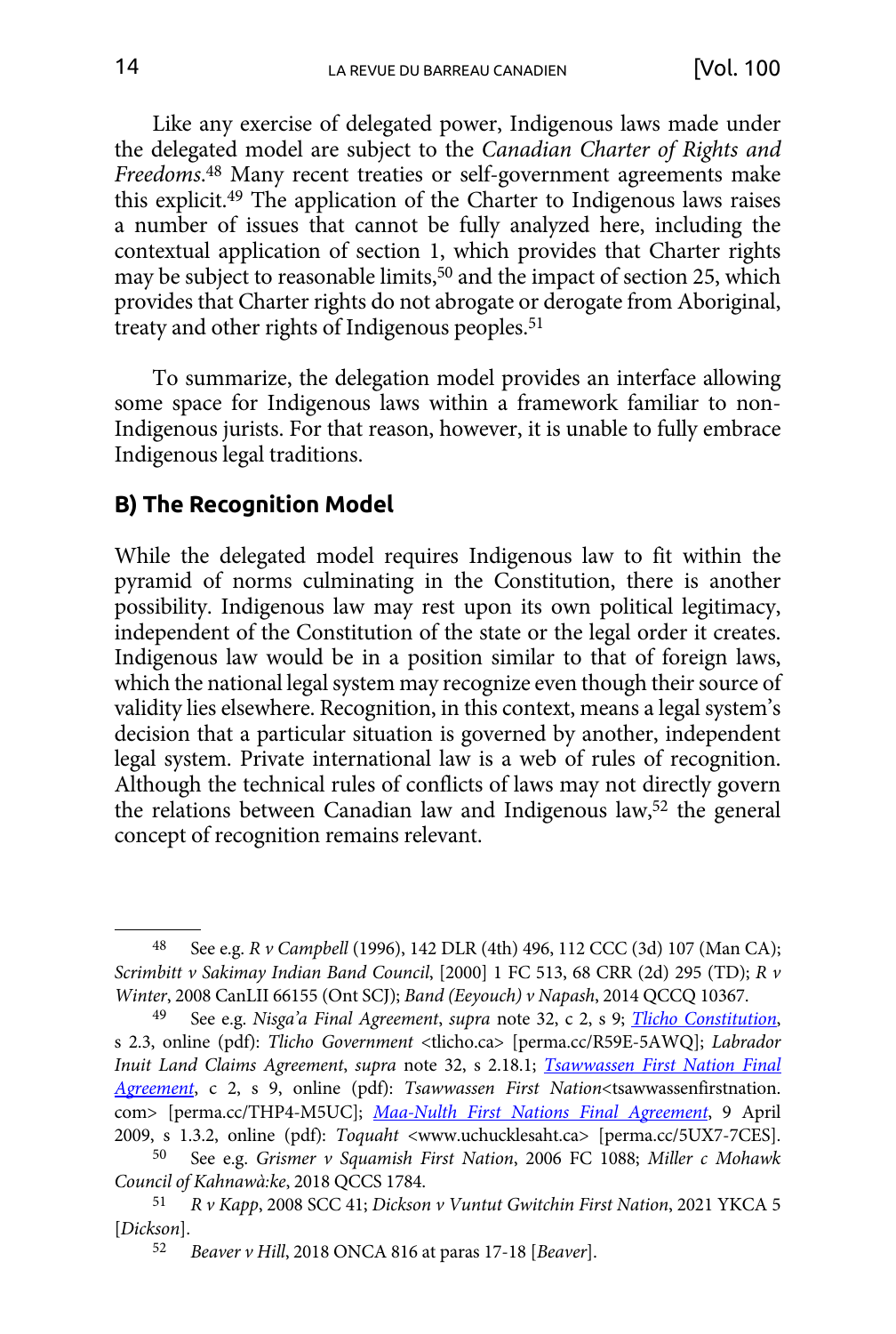<span id="page-14-0"></span>State institutions retain a significant role under this model. Decisions have to be made as to which Indigenous laws should be recognized, how the contents of these laws can be conveyed to non-Indigenous legal actors, who will be subject to these laws and whether Indigenous laws or legal decisions will be subject to some form of review. These choices may be the result of legislation, agreement or judicial decision.

Since its early days, the United States has adopted this model, based on Indigenous peoples' "residual sovereignty". Other countries, such as South Africa, broadly recognize Indigenous "customary law".53 In Canada, the British colonizers' initial recognition of Indigenous laws was brushed aside by the assimilative policies of the 19th and 20th centuries epitomized by the *Indian Act*. Nowadays, the recognition paradigm is regaining favour.54

# **1) Initiative**

In what situations does the Canadian legal system recognize Indigenous laws outside of the delegation model? Sometimes Canadian courts do it on their own. In theory, this is the default position. By and large, however, Canadian courts have failed to bring this possibility to its full potential. Rather, they have usually waited for "statutory cues" and are slowly beginning to draw out the implications of section 35 of the *Constitution Act, 1982* for the recognition of Indigenous laws.

British imperial law provides the conceptual foundation for the recognition of Indigenous laws. In its colonial endeavours, Great Britain typically allowed Indigenous peoples to retain their legal systems, at least with respect to internal matters.<sup>55</sup> In this regard, the Supreme Court of Canada noted that "aboriginal interests and customary laws were

<sup>53</sup> See *Constitution of the Republic of South Africa, 1996*, No 108 of 1996, art 211(3): "The courts must apply customary law when that law is applicable, subject to the Constitution and any legislation that specifically deals with customary law." See also Charlotte Chicoine-Wilson, "La reconnaissance de l'autonomie judiciaire autochtone en Colombie : entre réconciliation et convivialité" (2017) 48:2 Ottawa L Rev 447.

<sup>54</sup> Kent McNeil, "[Shared Indigenous and Crown Sovereignty: Modifying the State](https://perma.cc/AG4C-PQAT) [Model](https://perma.cc/AG4C-PQAT)" (2020), online (pdf): *Osgoode Digital Commons* <digitalcommons.osgoode.yorku. ca> [perma.cc/AG4C-PQAT].

<sup>55</sup> Mark D Walters, "The "Golden Thread" of Continuity: Aboriginal Customs at Common Law and Under the *Constitution Act, 1982*" (1999) 44:2 McGill LJ 711; Tamanaha, *Legal Pluralism*, *supra* note 3 at 58–66; Ralston, "Legal Pluralism", *supra* note 24.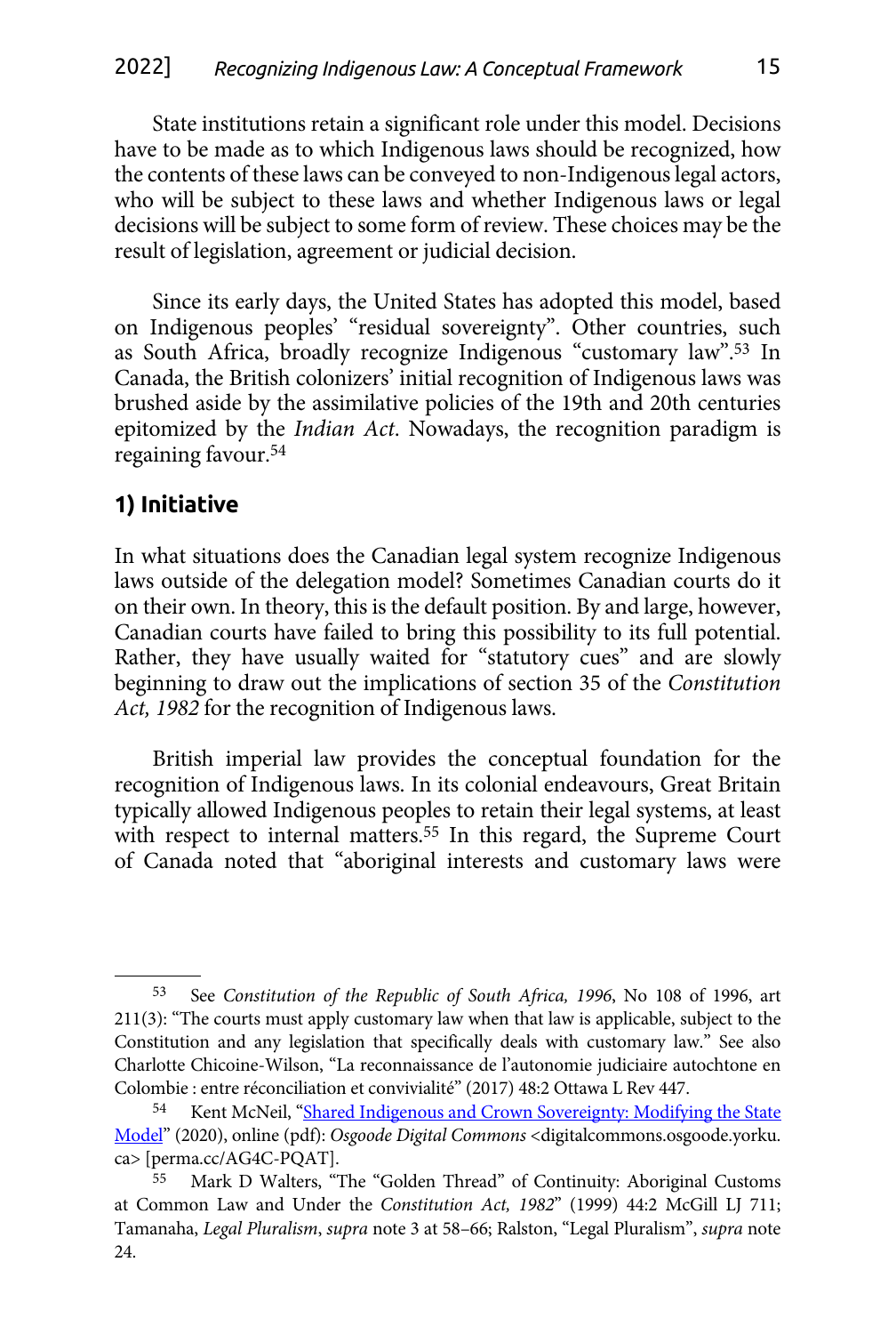presumed to survive the assertion of sovereignty."56 This came to be known as the doctrine of continuity.

For reasons that may be related to the changing demographic balance between Indigenous peoples and the non-Indigenous Canadian population, however, this principle was more often breached than honoured.57 From the early days of Confederation until recently, Canadian courts recognized Indigenous laws almost exclusively with respect to marriage and adoption.<sup>58</sup> In particular, substantive Canadian criminal law was imposed on the Indigenous peoples without any concession to Indigenous legal traditions.59 More recently, courts declined to give effect to assertions of Indigenous laws with respect to corporate governance<sup>60</sup> and environmental issues.61

In fact, courts and other legal actors have mainly recognized Indigenous laws following "statutory cues". Thus, from the beginning, the *Indian Act* has stated that a council could be "chosen according to the custom of the band" and that a child includes "a child adopted in accordance with Indian custom." The treaties made with the Inuit define their beneficiaries as a person considered as "an Inuk as determined in

58 Cynthia L Baldassi, "The Legal Status of Aboriginal Customary Adoption Across Canada: Comparisons, Contrasts and Convergences" (2006) 39:1 UBC L Rev 63; Ghislain Otis, ed, *L'adoption coutumière autochtone et les défis du pluralisme juridique* (Quebec City: Presses de l'Université Laval, 2013). The most famous cases are *Connolly v Woolrich* (1867), 11 LCJ 197, 17 RJRQ 75 (Que SC), aff'd *sub nom Connolly v Johnstone* (1869), 17 RJRQ 266, 1 CNLC 151 (Que QB); *Casimel v Insurance Corp of British Columbia* (1993), 106 DLR (4th) 720, [1993] BCJ No 1834 (BCCA) [*Casimel*].

59 Hugues Melançon, "Une analyse pluraliste des conceptions juridiques autochtones devant les tribunaux de juridiction pénale au Canada" (1997) 12:2 CJLS 159; Val Napoleon & Jim Henshaw, *Mikomosis and the Wetiko* (Victoria: University of Victoria, 2013). See also *Thomas v Norris*, [1992] 2 CNLR 139, 1992 CanLII 354 (BCSC) [*Thomas*].

60 *Gitga'at Development Corp v Hill*, 2007 BCCA 158; *Council of the Wasauksing First Nation v Wasausink Lands Inc*, [2004] 2 CNLR 355 at paras 94–98, [2004] OJ No 810 (QL) (Ont CA). But see *Spookw v Gitxsan Treaty Society*, 2017 BCCA 16 at paras 51–54, 63–64 [*Spookw*]; *Big River First Nation*, *supra* note 36.

61 *Coastal GasLink Pipeline Ltd v Huson*, 2019 BCSC 2264 at paras 127ff [*Coastal*].

<sup>56</sup> *Mitchell v MNR*, 2001 SCC 33 at para 10 [*Mitchell*]. See also *R v Van der Peet*, [1996] 2 SCR 507 at para 263, 137 DLR (4th) 289, McLachlin J, dissenting.

Sébastien Grammond, "The Reception of Indigenous Legal Systems in Canada" in Albert Breton, Anne Des Ormeaux, Katharina Pistor & Pierre Salmon, eds, *Multijuralism: Manifestations, Causes, and Consequences* (Burlington: Ashgate Publishing, 2009) 45; Alan Hanna, "Spaces for Sharing: Searching for Indigenous Law on the Canadian Legal Landscape" (2018) 51:1 UBC L Rev 105.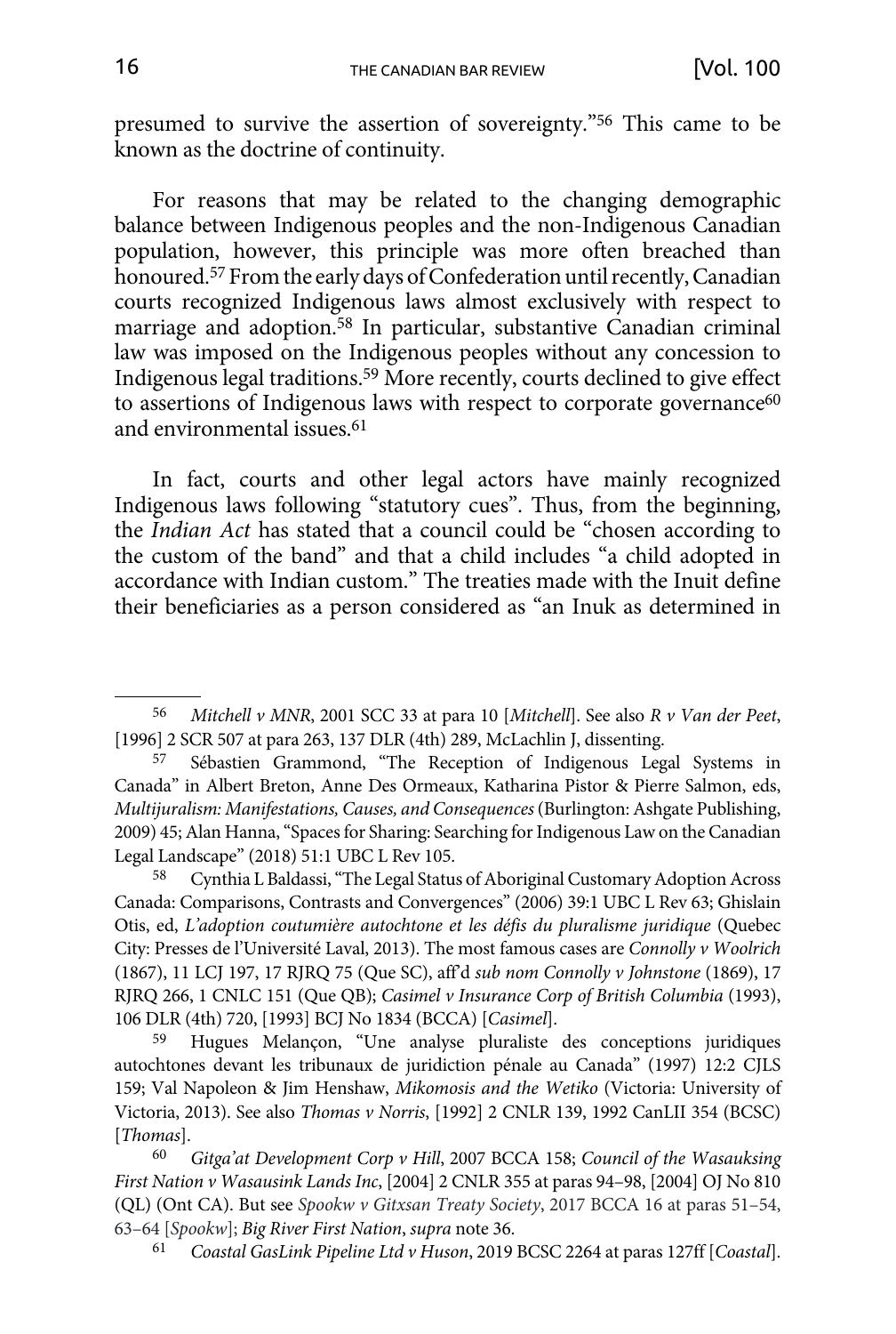accordance with Inuit customs and usages."62 Nunavut's *Wildlife Act*<sup>63</sup> names and defines eight concepts of Inuit Qaujimajatuqangit which are applicable under that Act. A mechanism for the recognition of Indigenous "customary adoption" is now in place in several provinces and territories.64 The reference to "Indigenous knowledge" in the recent *Impact Assessment Act*65 could include legal traditions. All these examples have in common the fact that they target a relatively narrow legal issue and instruct judges or other legal officials to resolve it through the application of Indigenous laws. A more ambitious form of recognition derives from the Nunatsiavut Constitution, which makes Inuit customary law the "underlying law" of the Inuit and provides for its concurrent application with written laws.<sup>66</sup>

In addition, as mentioned above,<sup>67</sup> the grant of a discretionary power to courts or other Canadian legal actors may provide an implicit "cue" for the recognition of Indigenous laws. In other words, Indigenous law or the outcome of an Indigenous legal process may be considered relevant to the exercise of a Canadian legal actor's discretionary power.

It has been suggested that the recognition of Indigenous laws is an aboriginal right protected by section 35 of the *Constitution Act, 1982*. 68 However, in *R v Pamajewon*, 69 the Supreme Court of Canada subjected such claims to the strict test for the proof of aboriginal rights, which requires evidence of a practice existing before the arrival of the Europeans and integral to the Indigenous group's distinctive culture. As a result,

64 *Adoption Act*, RSBC 1996, c 5, s 46; Arts 132.0.1, 199.10, 543.1 CCQ; *Child and Family Services Act*, SY 2008, c 1, s 134; *Aboriginal Custom Adoption Recognition Act*, *supra*  note 7 (also applicable in Nunavut); see, in this regard, *IA (Guardian ad litem of) v SK and DK*, 2017 NUCJ 5.

<sup>62</sup> *[Agreement Between the Inuit of the Nunavut Settlement Area and Her Majesty](https://perma.cc/YL9M-QZRZ) [the Queen in right of Canada as amended](https://perma.cc/YL9M-QZRZ)*, 25 May 2018, s 35.3.1, online (pdf): *Nunavut Tunngavik* <www.tunngavik.com> [perma.cc/YL9M-QZRZ] (*Nunavut Land Claims Agreement*); *Labrador Inuit Land Claims Agreement*, *supra* note 32, s 3.1.1, 3.3.2; *[James](https://perma.cc/3YUP-QDSQ) [Bay and Northern Quebec Agreement](https://perma.cc/3YUP-QDSQ)*, c 3A, online (pdf): *Naskapi* <www.naskapi.ca> [perma.cc/3YUP-QDSQ]. See Sébastien Grammond, "L'appartenance aux communautés inuit du Nunavik: un cas de réception de l'ordre juridique inuit?" (2008) 23:1/2 CJLS 93.

<sup>63</sup> See *Wildlife Act*, SNu 2003, c 26, s 8 [*Wildlife Act*]. See also *Education Act*, SNu 2008, c 15, s 1(2) [*Education Act*]; *Inuit Language Protection Act*, SNu 2008, c 17, s 27.1 [*Inuit Language Protection Act*].

<sup>65</sup> SC 2019, c 28, s 1.

<sup>66</sup> See *[Nunatsiavut Constitution Act, c 9](https://perma.cc/ZLP9-BA6L)*, online (pdf): *Nunatsiavut* <www. nunatsiavut.com> [perma.cc/ZLP9-BA6L].

<sup>67</sup> See the text accompanying note 24.

<sup>68</sup> See e.g. *Casimel*, *supra* note 58. See also "[Principles respecting the Government](https://perma.cc/TY5W-HPNK) [of Canada's relationship with Indigenous Peoples](https://perma.cc/TY5W-HPNK)" (2018), online: *Government of Canada* <www.justice.gc.ca> [perma.cc/TY5W-HPNK] (especially principle no 4).

<sup>69</sup> [1996] 2 SCR 821, 25 OR (3d) 824.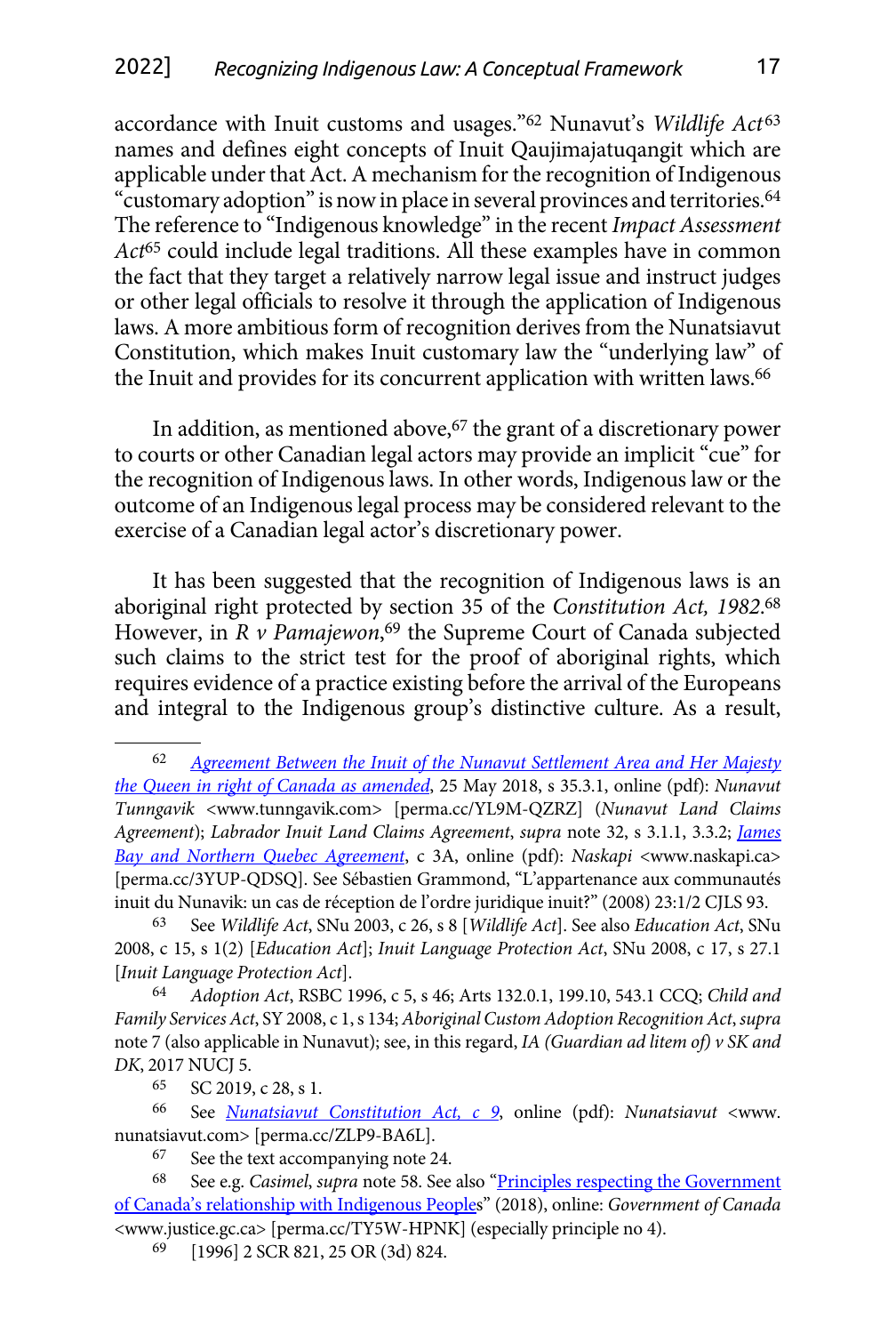the willingness to put forward such claims was severely dampened and the few attempts to have Indigenous laws recognized through section 35 resulted in failure.70

Nevertheless, section 35 has led to the recognition of certain forms of Indigenous laws outside of the *Pamajewon* framework. This results from the collective nature of aboriginal rights, which calls for a form of collective management of their exercise, through laws made by the rights-holding community. Thus, in *R v Powley*, 71 the Supreme Court of Canada invited Métis organizations to enact membership criteria that would identify who can exercise Métis section 35 rights.<sup>72</sup> The British Columbia Court of Appeal held that one should look to Indigenous laws to decide who is the proper holder of aboriginal rights.73 The Ontario Court of Appeal also recognized that an Indigenous group could "invite" members of another group to exercise its treaty hunting rights, according to its own laws.74

The potential of section 35 has yet to be fully explored. A recent case highlights the fact that treaties are as much instruments of Indigenous law as Canadian law and integrates the Indigenous legal perspective in their interpretation.75 The duty to consult flowing from section 35 may provide a gateway for the recognition of Indigenous laws regarding land management.<sup>76</sup> The Quebec Court of Appeal recently endorsed the idea that the recognition of certain categories of Indigenous laws is a "generic" aboriginal right not subjected to the *Pamajewon* test.77 This

73 *William v British Columbia*, 2012 BCCA 285 at para 149, rev'd on other grounds, *Tsilhqot'in Nation v British Columbia*, 2014 SCC 44.

75 *Restoule*, *supra* note 14 at paras 412–23 (on appeal to the Ontario Court of Appeal, 2021 ONCA 779, the issue was not discussed). For examples of an Indigenous legal perspective on treaties, see Cardinal & Hildebrandt, *Our Dream*, *supra* note 4; Leanne Simpson, "Looking After Gdoo-naaganinaa: Precolonial Nishnaabeg Diplomatic and Treaty Relationships" (2008) 23:2 Wicazo Sa Rev 29; Craft, *Breathing Life*, *supra* note 4.

76 Jean Leclair, Martin Papillon & Hubert Forget, "Les protocoles de consultation autochtones au Canada: Un modèle de convergence des systèmes juridiques autochtones et étatique?" (2020) 49:2 Recherches amérindiennes au Québec 25.

77 *Renvoi à la Cour d'appel du Québec relatif à la Loi concernant les enfants, les jeunes et les familles des Premières Nations, des Inuits et des Métis*, 2022 QCCA 185 at paras 468–94, under appeal to the SCC; Brian Slattery, "Making Sense of Aboriginal and Treaty Rights" (2000) 79:2 Can Bar Rev 196 at 212–15. See also *First Nations Child and Family Caring Society of Canada v Canada (AG)*, 2016 CHRT 2 at para 106, [2016] 2 CNLR 270.

<sup>70</sup> *Mississaugas of Scugog Island First Nation v National Automobile, Aerospace, Transportation and General Workers Union of Canada*, 2007 ONCA 814; *Conseil des Innus de Pessamit v Association des policiers et policières de Pessamit*, 2010 FCA 306.

<sup>71</sup> 2003 SCC 43.

<sup>72</sup> See Kelly Saunders & Janique Dubois, *Métis Politics and Governance in Canada* (Vancouver: UBC Press, 2019).

<sup>74</sup> *R v Meshake*, 2007 ONCA 337; *R v Shipman*, 2007 ONCA 338.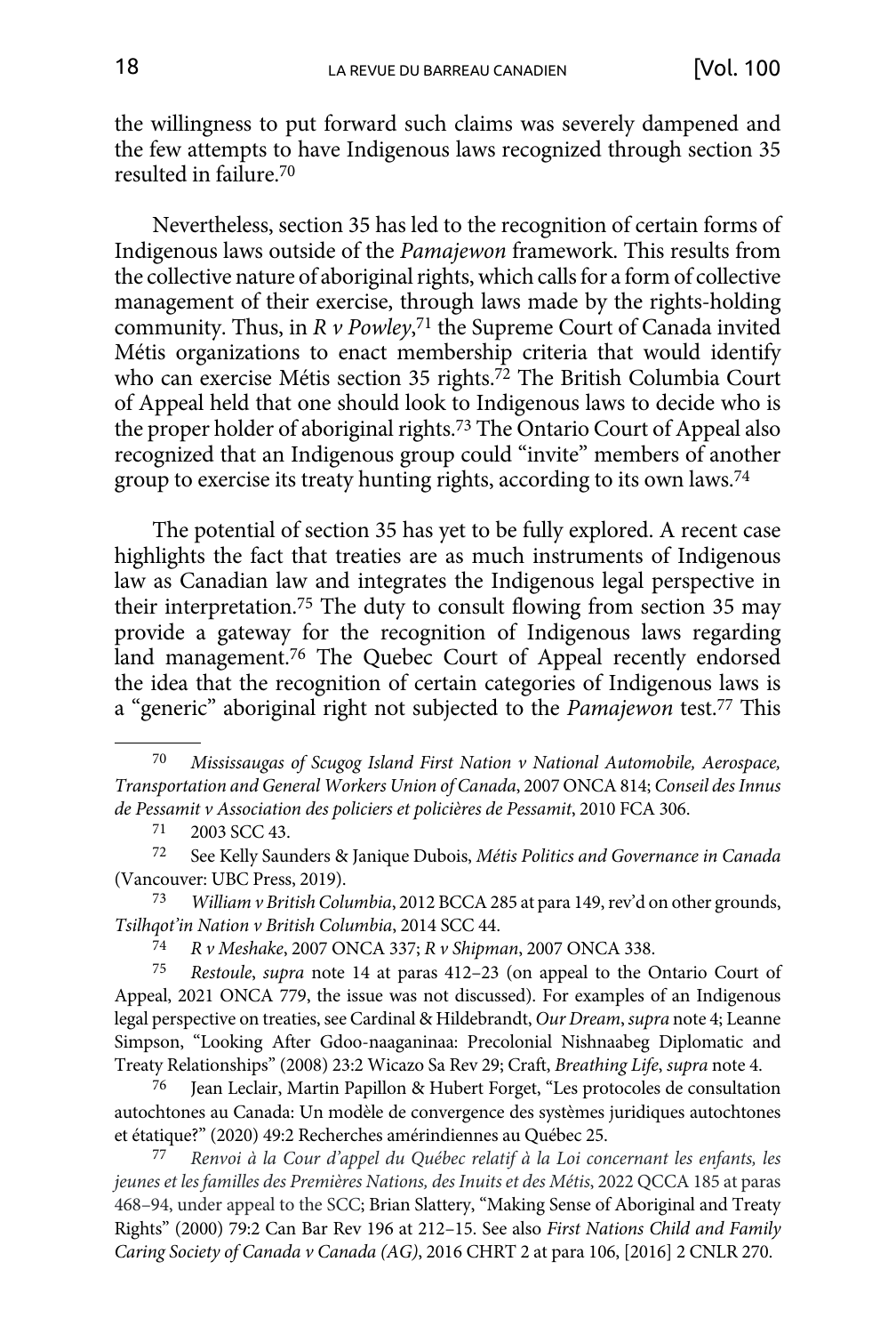<span id="page-18-0"></span>follows on the heels of Parliament's recent statement to the effect that "[t] he inherent right of self-government recognized and affirmed by section 35 of the *Constitution Act, 1982* includes jurisdiction in relation to child and family services."78 The effects of such forms of recognition remain to be clarified. Likewise, courts have yet to explore the implications of Parliament's endorsement of the United Nations' *Declaration on the Rights of Indigenous Peoples*.

# **2) Mode of Expression**

Unlike delegation, recognition mechanisms do not require Indigenous laws to be written and to take the form of an enactment. In principle, recognition may take into account a wide range of sources. Yet this openness comes at a cost. Jurists trained in the Western legal traditions are usually not well equipped to understand Indigenous legal sources without giving rise to the problems of distortion and severance mentioned above. Thus, there is a need for "translation," so to speak, of Indigenous laws into something intelligible to Canadian legal institutions.

This translation may take various forms, ranging from assertions made by an individual litigant to evidence of current community practices to the testimony of Elders regarding a people's founding stories. I can only highlight certain issues raised by this process, as the solutions will have to be worked out as we collectively gain experience.

The most obvious challenge is for non-Indigenous judges to identify a legitimate spokesperson within the Indigenous community. This is especially difficult in cases of internal disagreement or where Indigenous individuals appear to act without any form of community support.79 Courts will likely have to devise validation processes to ensure that evidence of Indigenous laws is presented by legitimate representatives. In this regard, the Federal Court recently introduced a process for the appointment of Indigenous law assessors to help it grapple with such issues.80 Once appropriate witnesses have been identified, procedural accommodations may have to be made for their testimony, in particular to ensure the manner in which evidence is presented complies with Indigenous protocols.81

<sup>78</sup> *An Act respecting First Nations, Inuit and Métis children, youth and families*, SC 2019, c 24, s 18. Likewise, the preamble of Ontario's *Child, Youth and Family Services Act, 2017*, SO 2017, c 14, sch 1, recognizes that First Nation, Inuit and Métis peoples have their own laws.<br>79

See e.g. *R v Itturiligaq*, 2020 NUCA 6 at para 78.

<sup>80</sup> *[Practice Guidelines for Aboriginal Law Proceedings](https://perma.cc/88NA-J3L9)*, 4th ed (2021), online (pdf): *Federal Court* <www.fct-cf.gc.ca> [perma.cc/88NA-J3L9].

<sup>81</sup> Ibid*.* See also *Ignace v British Columbia (AG)*, 2019 BCSC 10.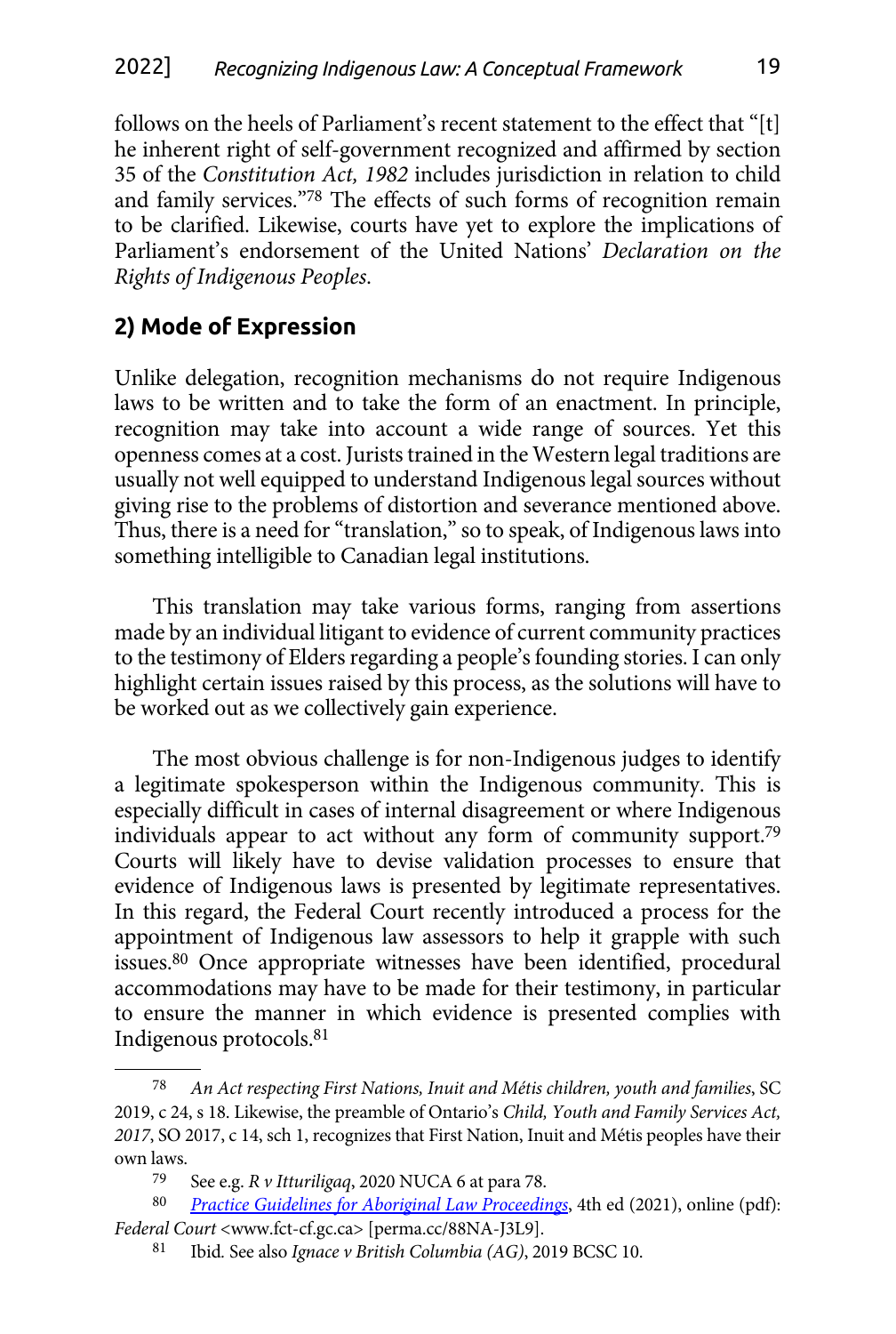<span id="page-19-0"></span>Courts may also be called upon to choose between competing sources of Indigenous law, for example where one party alleges custom and the other relies on written laws. In this case, the Federal Court seeks to ascertain which of the competing laws attracts the community's "broad consensus" or general acceptance.82 This consensus may be proved by the enactment of written law by a democratic process or by the tacit acceptance of a practice by a First Nation's membership; the views of a First Nation's council are not determinative.83 This test could possibly be applied in other circumstances.<sup>84</sup> Thus, where the parties put forward competing sources of Indigenous law, say one based on natural law and the other on deliberative custom (to use Borrows' classification<sup>85</sup>), a court could inquire as to which one of these sources attracts a broad consensus. Consensus could be presumed in appropriate cases, for example where there is no internal disagreement regarding the law in question.

Some of these issues can be avoided, at least in part, where legislation provides a more structured process for the recognition of Indigenous laws. An example is provided by the Nunavut and Quebec legislation for the recognition of "customary adoption"86 or the provisions of the Inuit treaties governing membership.87 Two features of these systems must be highlighted. First, legislation provides for the appointment of a person or body who can certify an Indigenous legal situation or outcome, for example that a particular child was adopted. Such person or body is expected to have knowledge of the relevant Indigenous laws. Second, when providing such a certification, the person or body is not required to disclose the contents of the relevant Indigenous laws or to describe them in a manner understandable to non-Indigenous jurists. Thus, courts are relieved from the need to identify a legitimate spokesperson and understand the contents of Indigenous law, which reduces the risks of distortion and severance and preserves the community's control over its own law.

# **3) Scope of Application**

Compared to the United States, where the scope of application of tribal law has given rise to extensive case law, there is little Canadian precedent on the issue. The usual assumption is that Indigenous law is a matter

<sup>82</sup> For a summary, see *Whalen*, *supra* note 9; *Bertrand v Acho Dene Koe First Nation*, 2021 FC 287 at paras 36–42.

<sup>83</sup> *Engstrom v Peters First Nation*, 2020 FC 286 at para 15.

<sup>84</sup> See e.g. *Harpe*, *supra* note 22 at para 82; *Louie v Canada (Indigenous Services)*, 2021 FC 650 at para 40 (under appeal).

<sup>85</sup> Borrows, *Indigenous Constitution*, *supra* note 4.

<sup>86</sup> *Wildlife Act*, *supra* note 63, s 8; *Education Act*, *supra* note 63, s 1(2); *Inuit Language Protection Act*, *supra* note 63, s 27.1.

<sup>87</sup> *Coastal*, *supra* note 61.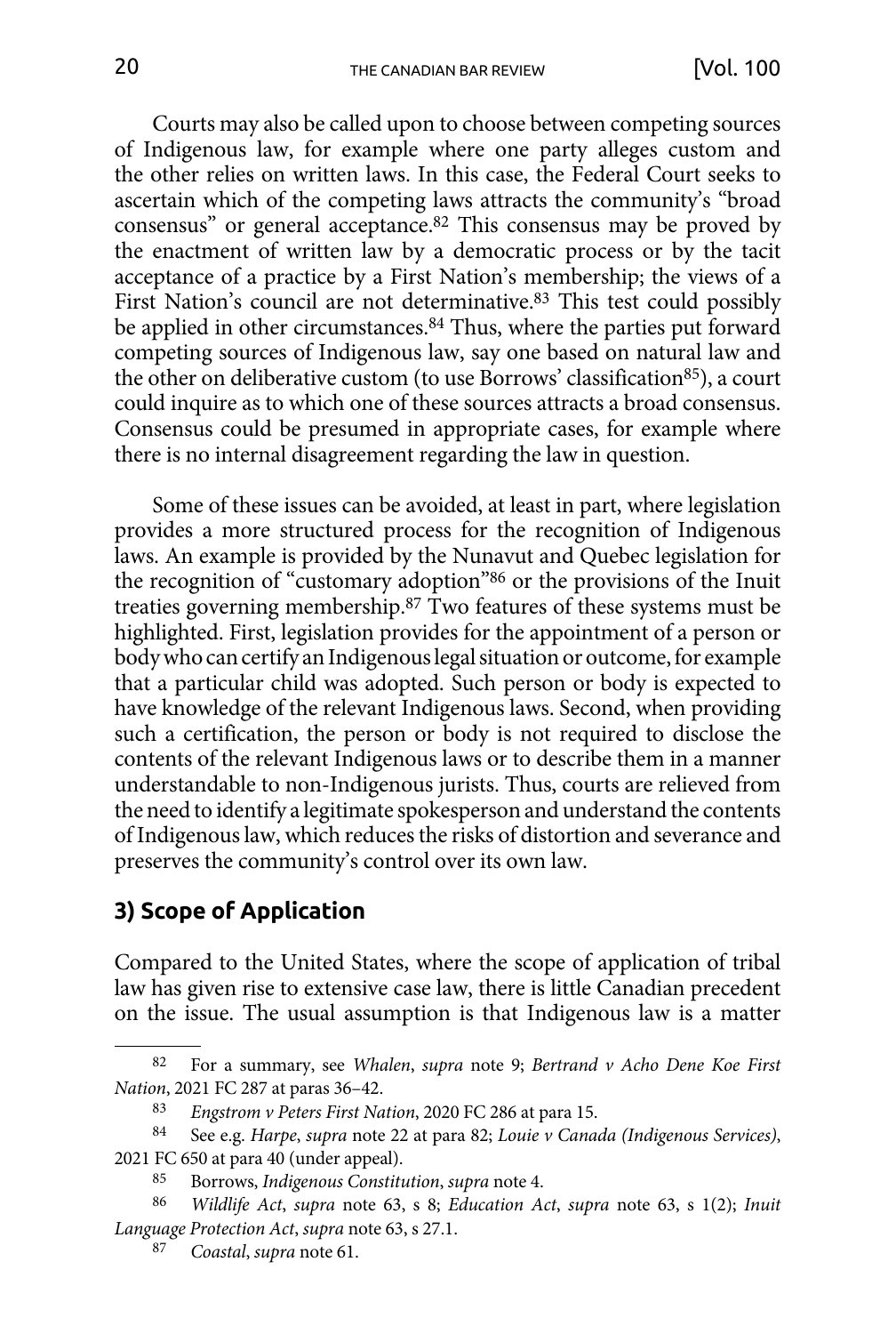<span id="page-20-0"></span>internal to an Indigenous community and that it can only apply as between its members.88 Recognition legislation may provide more precise answers. The difficult issue is whether an Indigenous person can opt out of Indigenous law and choose to be governed by Canadian law.89

Likewise, there is little clarity as to the territorial application of Indigenous laws. It is sometimes said that they should apply on a First Nation's reserve only,<sup>90</sup> although this provides little guidance with respect to the Inuit and Métis. However, this is a matter for debate,<sup>91</sup> and there is no principled reason why laws regarding personal status should apply only on reserves. For example, once a "customary adoption" is recognized, it should be effective everywhere. On the other hand, some Indigenous laws bear a strong territorial dimension. There may be a tendency to channel claims for their recognition through the doctrines regarding aboriginal rights and title.

# **4) Constraints**

At first blush, one might think that the recognition model removes all the constraints on the contents of Indigenous laws associated with the delegation model. This is not necessarily so, as recognition will usually carry with it a requirement to comply with basic features of Canadian law and may sometimes add more specific constraints.

Thus, recognition of Indigenous law will usually be subject to the *Canadian Charter of Rights and Freedoms*, as it would be difficult for legislatures and courts to recognize a source of law that conflicts with the Constitution.92 As in the delegation model, this is subject to sections 1 and 25 of the Charter.

When legislation mandates recognition, additional constraints are sometimes imposed. For example, the *Civil Code of Québec* recognizes Indigenous adoptions only if they are compatible with the best interests of the child. Constraints can also be less visible, such as where the government reviews the contents of Indigenous laws before making the decision to

<sup>88</sup> See *Corrigan Estate (Re)*, 2013 MBQB 77, [2013] 3 CNLR 235 (Man QB). But see *JBDK v TAB*, 2017 BCSC 1186; the Inuit treaties also provide for the recognition of Inuit adoption between different jurisdictions.

<sup>89</sup> See e.g. the situation in *Beaver*, *supra* note 52.

<sup>90</sup> Borrows, *Indigenous Constitution*, *supra* note 4 at 163–64. See also *Beaver*, *supra*  note 52 at para 68; *Lewis*, *supra* note 42; *St Mary's Indian Band*, *supra* note 42.

<sup>91</sup> Napoleon, "Indigenous Legal Orders", *supra* note 5.

<sup>92</sup> *Dickson*, *supra* note 51 at paras 82–98; *Linklater v Thunderchild First Nation*, 2020 FC 1065. For the treatment of a similar issue in South Africa, see *Bhe v Khayelitsha Magistrate*, [2004] ZACC 17, 2005 (1) BCLR 1 (CC).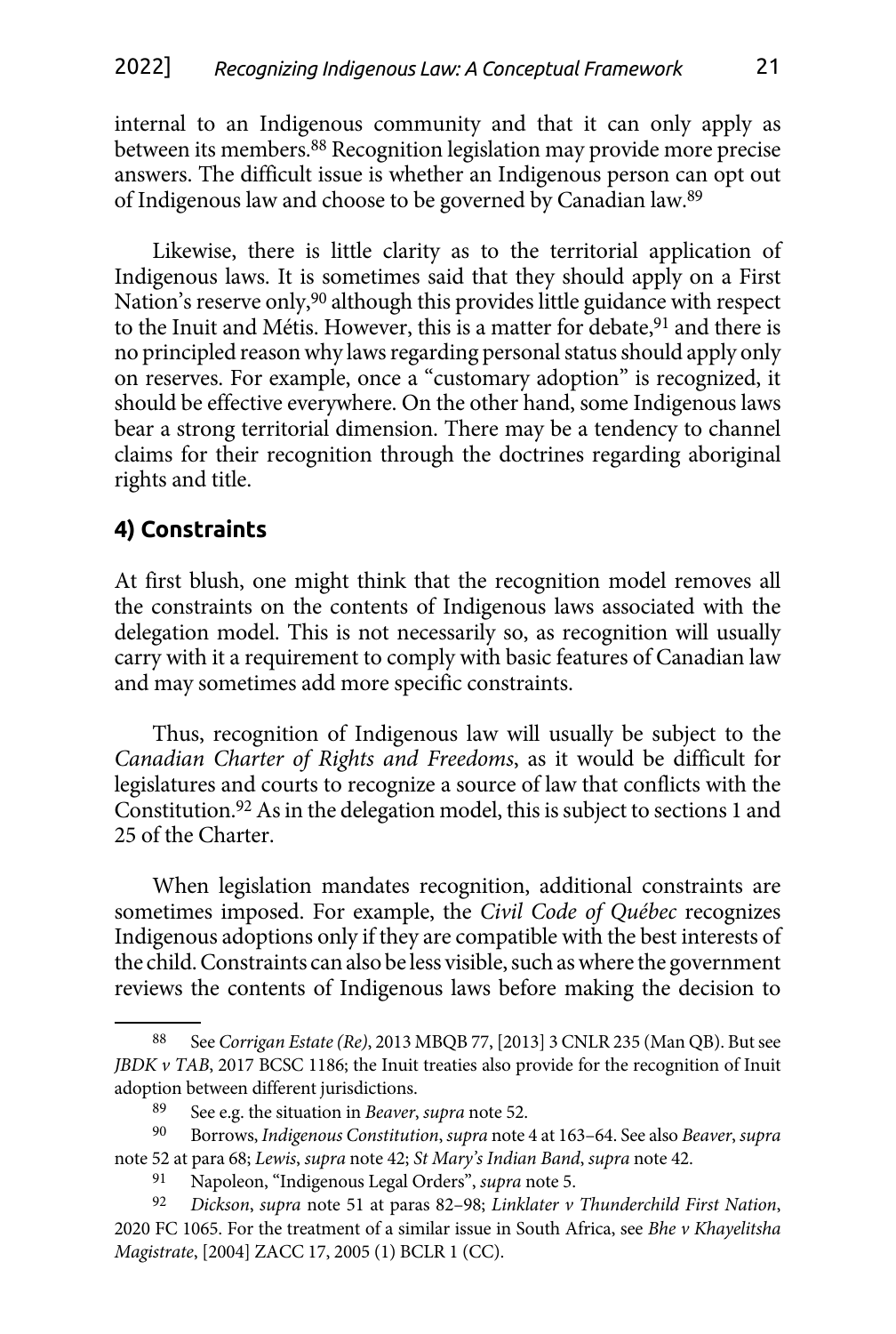<span id="page-21-0"></span>recognize them. Thus, before allowing a First Nation to "revert to custom," the government makes sure that the custom is a democratically enacted election code that meets certain criteria.93

British colonial law also declined to recognize Indigenous laws contrary to British sovereignty or "natural justice, equity and good conscience".94 The extent to which such an ill-defined exception remains relevant in the modern context is debatable, especially where recognition is mandated by legislation.

### **3. Relationships Between Decision-Makers**

The discussion so far assumes that Canadian courts will be asked to apply Indigenous law themselves. Yet, this should not foreclose the development of Indigenous decision-making bodies. Indeed, First Nations who hold "customary" elections already have election appeal bodies, and many other kinds of decisions are made by First Nation councils. Several modern treaties empower their Indigenous signatories to create their own courts, and the Mohawk community of Akwesasne has done so on its own authority.95 It is fair to say, however, that the development of Indigenous decision-making bodies is still at an early stage.

In many cases, Indigenous decision-making bodies are comprised of persons who are familiar with Indigenous legal traditions. Thus, the issues of distortion and severance that arise when Canadian courts are called upon to consider these traditions are mitigated when an Indigenous decision-maker is given jurisdiction over such questions. It is perhaps preferable that Indigenous laws be applied by Indigenous decision-makers rather than Canadian courts. Indeed, this would be consistent with the idea that decision-making is a component of self-government.

Nevertheless, Indigenous decision-makers remain subject to judicial review by Canadian courts. Judicial review is meant to ensure the rule of law. In this regard, when he was a member of the Federal Court, Justice Marshall Rothstein once remarked that Indigenous persons are no less entitled to procedural fairness than other Canadian citizens.96 In the same breath, however, he noted that administrative law doctrines had

This is the result of internal government policies; a similar process is expressly provided by section 42 of the *First Nations Elections Act*, *supra* note 31.

<sup>94</sup> *Eleko v Government of Nigeria*, [1931] AC 662 (PC) at 673, [1931] All ER 44; in Canada, see *Mitchell*, *supra* note 56 at paras 149–154; *Thomas*, *supra* note 59.

<sup>95</sup> *[Akwesasne Tekaia'torehthà:ke Kaianerénhsera \(Akwesasne Court Law\)](https://perma.cc/847D-WUK4)* (12 February 2016), MCR 2015/2016-#332, online: *Mohawk Council of Akwesasne* [<webdev.](webdev.akwesasne.ca/wp-content/uploads/2017/07/mcr-atk-acl2016.pdf) [akwesasne.ca](webdev.akwesasne.ca/wp-content/uploads/2017/07/mcr-atk-acl2016.pdf)> [perma.cc/847D-WUK4].

<sup>96</sup> *Sparvier v Cowessess Indian Band*, [1993] 3 FC 142 (TD) at 161, 63 FTR 242.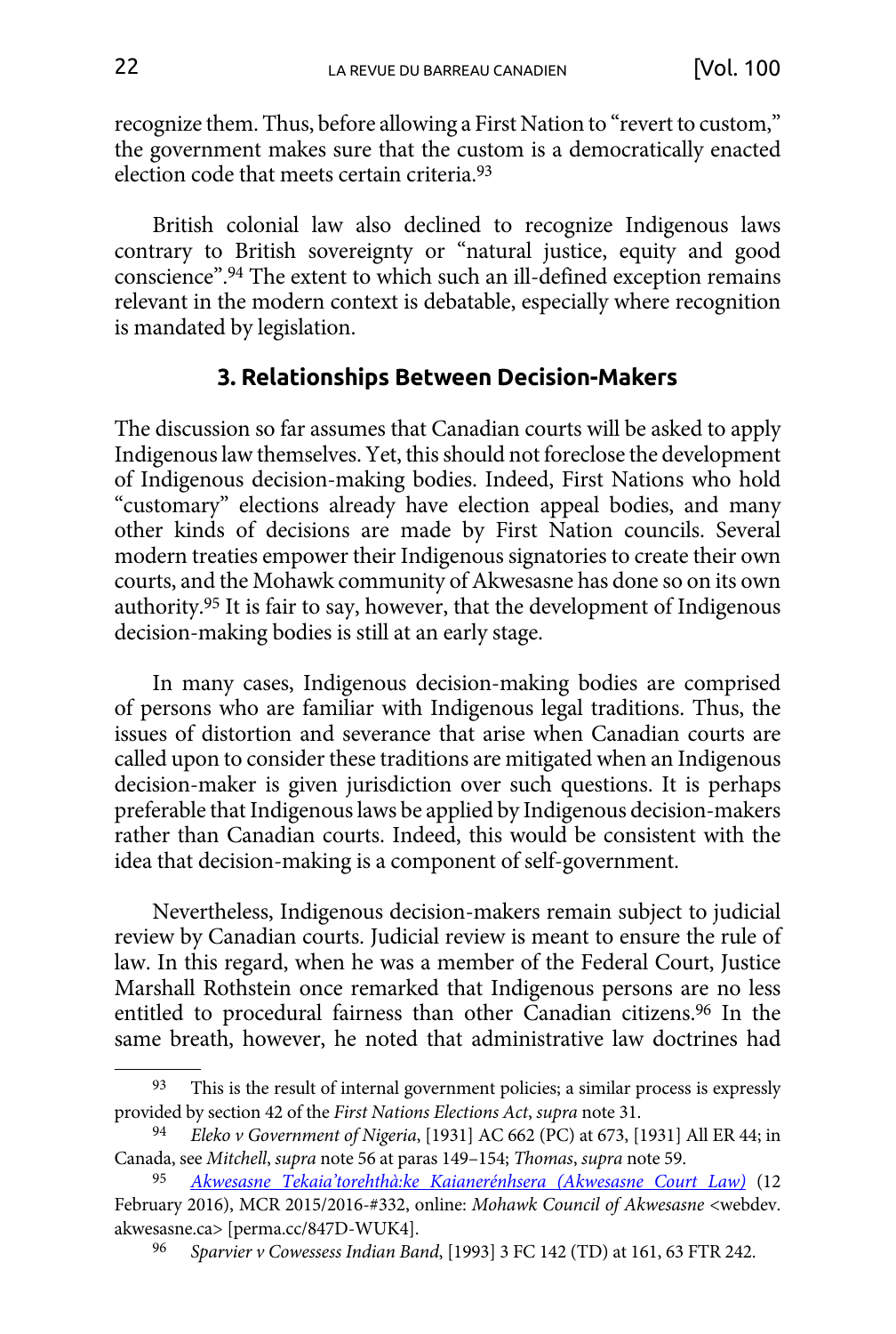to be applied in a manner sensitive to the circumstances of Indigenous communities.97 This suggests that judicial review can be performed in a manner that preserves both the rule of law and the autonomy of Indigenous decision-makers.98 In other words, administrative law can be applied in a way that fosters respectful relationships between decision-makers and, beyond this, between legal systems.

For example, judicial review is only available when applicants have exhausted all their administrative remedies. In the Indigenous context, this would require applicants to put their cases before Indigenous decisionmakers before turning to the courts. For example, in *Edzerza v Kwanlin Dün First Nation*, the Yukon Court of Appeal declined to hear a challenge to the validity of a First Nation law, because the applicant failed to pursue the challenge before the Kwanlin Dün Judicial Council. In giving full effect to a provision of the Kwanlin Dün Constitution requiring the exhaustion of internal remedies, the Court noted the link between this requirement and self-governance:

This literal interpretation of section 52 is consistent with the purpose and intent of the Constitution, the federal and territorial Acts and the self-government agreement among Kwanlin Dün and the two levels of government. It has been agreed and legislated that Kwanlin Dün is to be a self-governing first nation, and section 52 should not be given a narrow interpretation that restricts the ability of Kwanlin Dün to be selfgoverning.99

A similar approach may be adopted with respect to substantive judicial review.100 It would seem natural to defer to Indigenous decision-makers explicitly tasked with applying legal sources that would be unfamiliar to Western jurists. Even when they apply written laws, such as First Nation by-laws or election codes, Indigenous decision-makers may be in a better position to discern when these written laws, "which are typically drafted with the guidance of respected knowledge keepers,"<sup>101</sup> reflect Indigenous legal traditions or they may simply be better aware of the political and social circumstances of Indigenous communities.

<sup>97</sup> *Ibid* at 168.

<sup>98</sup> See, among others, John Borrows, "Stewardship and the First Nations Governance Act" (2003) 29:1 Queen's LJ 103; Lorne Sossin, "Indigenous Self-Government and the Future of Administrative Law" (2012) 45:2 UBC L Rev 595.

<sup>99</sup> *Edzerza v Kwanlin Dün First Nation*, 2008 YKCA 8 at para 26. See also *Whalen*, *supra* note 9 at para 19; *Potts v Alexis Nakota Sioux Nation*, 2019 FC 1121 at paras 36–42.

<sup>100</sup> *Porter v Boucher-Chicago*, 2021 FCA 102 at paras 27–28; *Pastion v Dene Tha' First Nation*, 2018 FC 648.

<sup>101</sup> *Alexander*, *supra* note 10 at para 18.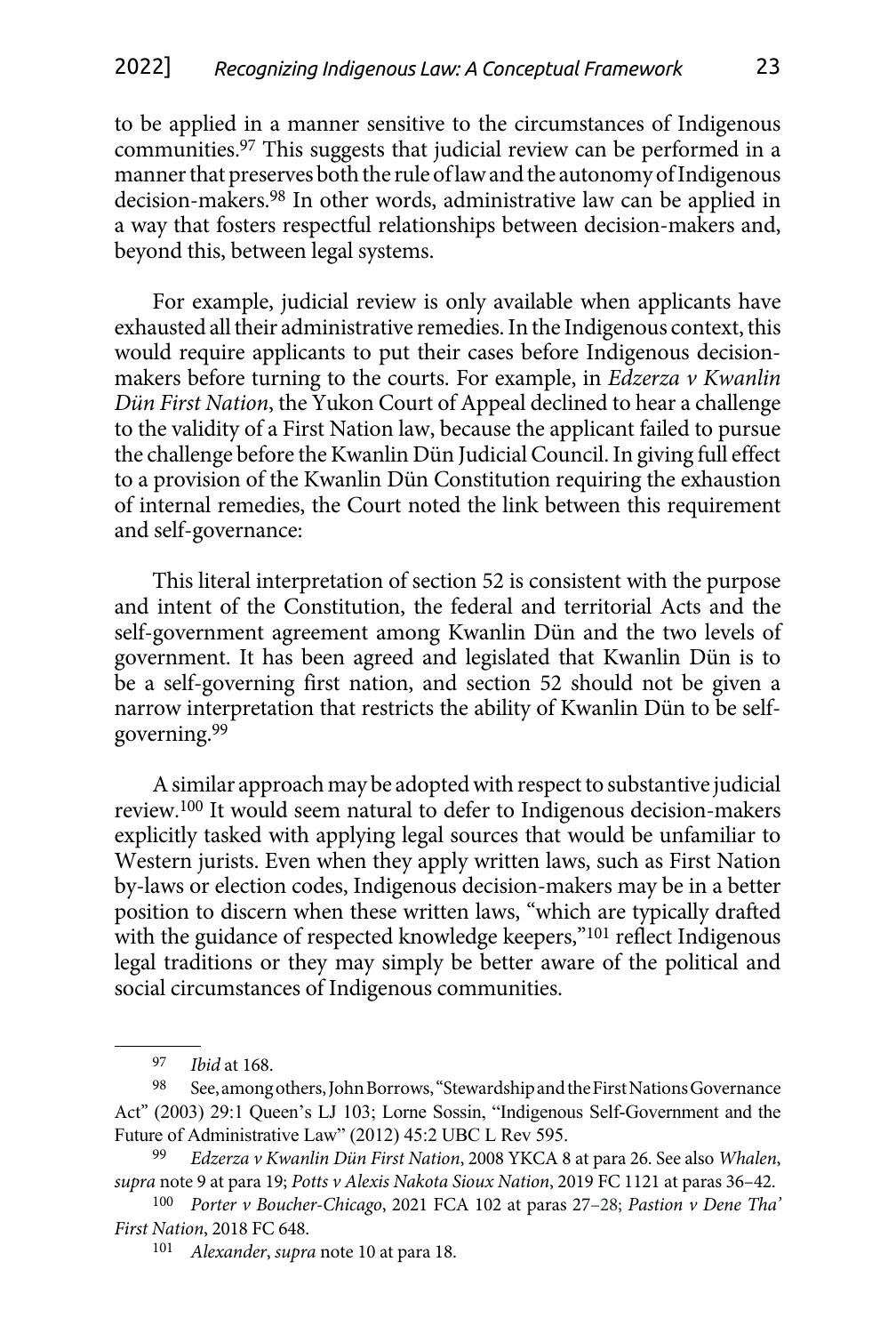<span id="page-23-0"></span>This suggests that respect for Indigenous self-government, in its political, law-making and decision-making aspects, has become a factor that judges consider when assessing various discretionary aspects of judicial review.102 This is particularly apparent with respect to remedial discretion, for example in a decision of the British Columbia Court of Appeal that noted that the relief sought "would involve the court in interfering in internal political disagreement within the Gitxsan nation, contrary to … the principle of self-government."103

Courts have also begun to develop principles to help delineating the jurisdiction of Indigenous decision-makers. Thus, the Kwanlin Dün Judicial Council was held to have jurisdiction to apply territorial laws where this is incidental to the exercise of its enumerated jurisdictions.<sup>104</sup> When they have broad jurisdiction like this, Indigenous decision-makers may be considered more as courts than as administrative decision-makers, and the doctrines that govern relationships between courts—such as issue estoppel—could be used instead of the principles of administrative law.105

#### **Conclusion**

I have highlighted two manners of establishing an interface between Indigenous law and Canadian law. The delegation paradigm affords Indigenous peoples the power to enact certain laws within the Canadian legal system. While this affords a certain degree of self-government, it imposes significant constraints on the expression of Indigenous legal traditions. The recognition paradigm, which considers Indigenous and Canadian law as interacting on more equal terms, holds greater promise, but poses difficult challenges in terms of the understanding of Indigenous legal traditions by non-Indigenous institutions.

One way of resolving this challenge is to implement a structured interface in which an Indigenous decision-maker knowledgeable about Indigenous law is tasked with applying it to specific situations and communicating the outcome to the Canadian legal system. This shifts the focus from relationships between legal systems to relationships between decision-makers. Courts are currently adapting the principles

<sup>102</sup> Or perhaps an "administrative law value:" Paul Daly, *Understanding Administrative Law in the Common Law World* (Oxford: Oxford University Press, 2021) (especially chapters 5 and 6).

<sup>103</sup> *Spookw*, *supra* note 60 at para 47. See also *Gadwa v Joly*, 2018 FC 568 at paras 71–72.

<sup>104</sup> *Kwanlin Dün First Nation v Kwanlin Dün First Nation Judicial Council*, 2016 YKSC 35.

<sup>105</sup> See e.g. *Lafferty v Tlicho Government*, 2009 NWTSC 35.